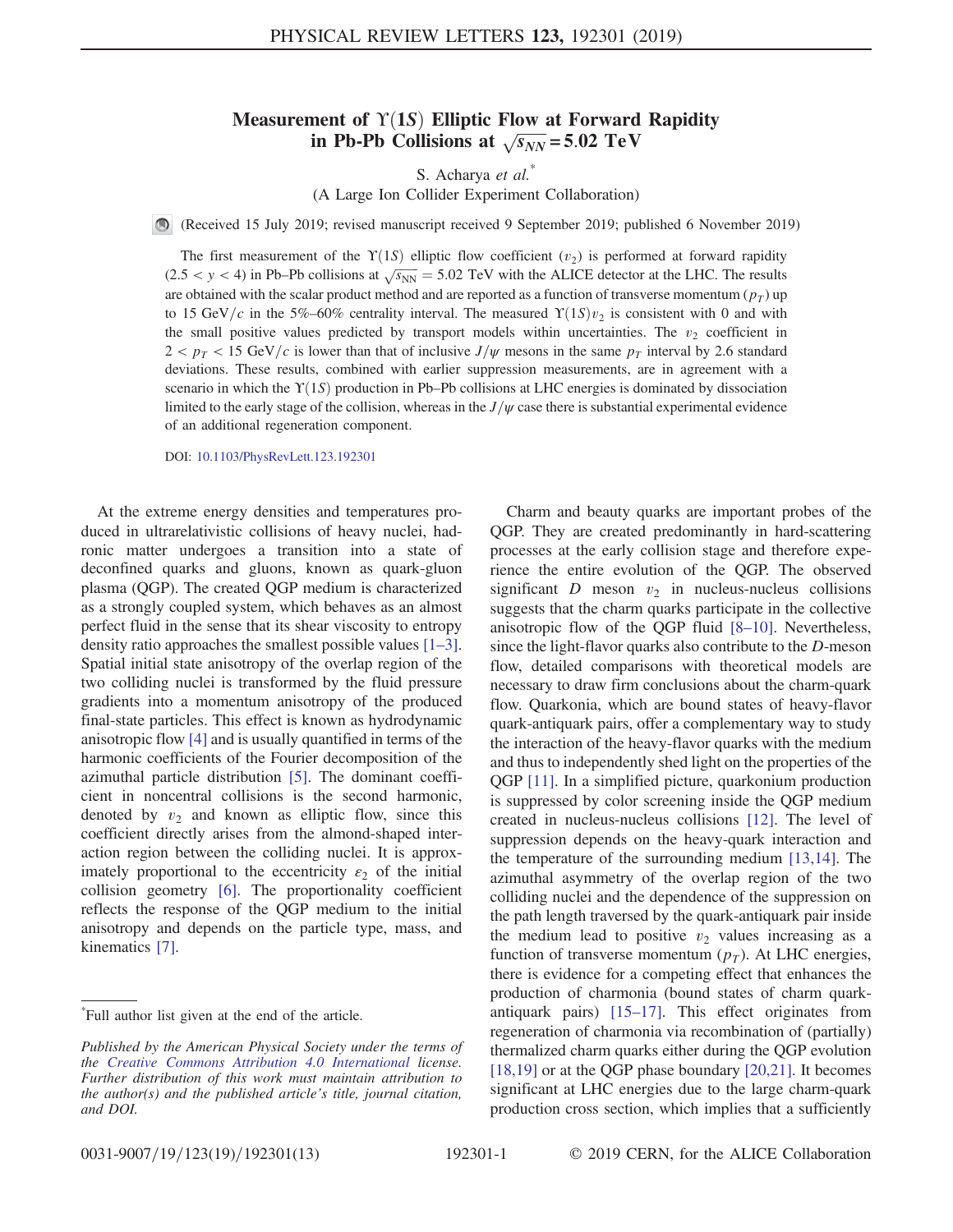high number of charm quarks traveling inside the QGP are available for recombination. Within the regeneration scenario, the elliptic flow of charmonia is directly inherited from the velocity field of the individual charm quarks within the medium and results in a positive  $v_2$  coefficient, mainly at low  $p_T$ . Measurements of significant  $J/\psi$ -meson  $v_2$  coefficient in Pb-Pb collisions at LHC energies clearly speak in favor of charm-quark flow and the regeneration scenario [\[22](#page-5-12)–25]. Despite this, the phenomenological models that incorporate transport of heavy-flavor quark-antiquark pairs inside the QGP are not yet able to provide a fully satisfactory description of the  $p_T$  dependence of the measured  $J/\psi$ elliptic flow [\[19,26\]](#page-5-13). Moreover, recent results in highmultiplicity  $p-Pb$  collisions also indicate a significant  $J/\psi v_2$  [\[27,28\],](#page-5-14) which is unexpected within the present transport models due to the small collision-system size and low number of available charm quarks [\[29\]](#page-5-15). Recent calculations within the color-glass condensate framework attribute this significant  $v_2$  to initial-state effects [\[30\].](#page-5-16)

Bottomonia, bound states of bottom quark-antiquark pairs, are also expected to be suppressed inside the QGP by the color-screening effect [\[11,13,31\]](#page-5-6). Indeed, measurements in Pb-Pb collisions at the LHC demonstrate a significant suppression of inclusive  $\Upsilon(1S)$  production [32–[35\]](#page-6-0). In recent calculations the  $v_2$  coefficient of inclusive  $\Upsilon(1S)$  is predicted to be significantly smaller when compared to that of inclusive  $J/\psi$  [\[36\]](#page-6-1). The reason is that the  $\Upsilon(1S)$  dissociation happens at higher temperatures due to its greater binding energy. The dissociation is therefore limited to the earlier stage of the collision, when the path-length differences are less influential. In addition, the recombination of (partially) thermalized bottom quarks gives a negligible contribution to the  $v_2$ coefficient due to the small number of available bottom quarks [\[36\]](#page-6-1). As a result, the predicted values of  $\Upsilon(1S)$   $v_2$ coefficient are small in contrast to the charmonium case. It is worth noting that even though the  $v_2$  coefficient of the excited bottomonium state  $\Upsilon(2S)$  is currently beyond experimental reach, it is expected to be significantly higher than that of  $\Upsilon(1S)$ . Because of its lower binding energy and other bound-state characteristic differences, the suppression and regeneration occur up to a later stage of the collision. Hence, the path-length dependent suppression induces a larger  $v_2$ , the fraction of regenerated  $\Upsilon(2S)$  is higher, and the inherited  $v_2$  is larger [\[36\]](#page-6-1). Consequently, the measurement of the bottomonium elliptic flow is a crucial ingredient in the study of heavy-flavor interactions with the QGP, not only to complement the corresponding charmonium measurements, but also in the search for any sizable  $v_2$  beyond the theoretical expectations.

In this Letter, we present the first measurement of  $\Upsilon(1S)$ elliptic flow in Pb-Pb collisions at  $\sqrt{s_{NN}} = 5.02$  TeV at forward rapidity (2.5 < y < 4). The  $\chi$  mesons are reconforward rapidity  $(2.5 < y < 4)$ . The Y mesons are reconstructed via their  $\mu^+\mu^-$  decay channel. The results are obtained in the momentum interval  $0 < p_T < 15 \text{ GeV}/c$ and the 5%–60% collision centrality interval.

General information on the ALICE apparatus and its performance can be found in Refs. [\[37,38\]](#page-6-2). The muon spectrometer, which covers the pseudorapidity range  $-4 < \eta < -2.5$ , is used to reconstruct muon tracks. (In the ALICE reference frame, the muon spectrometer covers a negative  $\eta$  range and consequently a negative y range. The results were chosen to be presented with a positive y notation, due to the symmetry of the collision system.) It consists of a front absorber followed by five tracking stations with the third station placed inside a dipole magnet. Two trigger stations located downstream of an iron wall complete the spectrometer. The silicon pixel detector (SPD) [\[39,40\]](#page-6-3) consists of two cylindrical layers covering the full azimuthal angle and  $|\eta| < 2.0$  and  $|\eta| < 1.4$ , respectively. The SPD is employed to determine the position of the primary vertex and to reconstruct tracklets, track segments formed by the clusters in the two SPD layers and the primary vertex [\[41\].](#page-6-4) Two arrays of 32 scintillator counters each [\[42\],](#page-6-5) covering  $2.8 < \eta < 5.1$  (V0A) and  $-3.7 < \eta <$ −1.7 (V0C), are used for triggering, the event selection, and the determination of the collision centrality and the event flow vector. In addition, two neutron zero degree calorimeters [\[43\],](#page-6-6) installed 112.5 m from the interaction point along the beam line on each side, are employed for the event selection.

The data samples recorded by ALICE during the 2015 and 2018 LHC Pb-Pb runs at  $\sqrt{s_{NN}} = 5.02$  TeV are used<br>for this analysis. The trigger conditions and the event for this analysis. The trigger conditions and the event selection criteria are described in Ref. [\[24\]](#page-5-17). The primary vertex position is required to be within  $\pm 14$  cm from the nominal interaction point along the beam direction. The nominal interaction point along the beam direction. The data are split in intervals of collision centrality, which is obtained based on the total signal in the V0A and V0C detectors [\[44\].](#page-6-7) The integrated luminosity of the analyzed data sample is about 750  $\mu$ b<sup>-1</sup>.

The muon selection is identical to that used in Refs. [\[24,27\]](#page-5-17). The dimuons are reconstructed in the acceptance of the muon spectrometer  $(2.5 < y < 4.0)$ and are required to have a transverse momentum between 0 and 15 GeV/ $c$ . The alignment of the muon spectrometer is performed based on the MILLEPEDE package [\[45\]](#page-6-8) and using Pb-Pb data taken with the nominal dipole magnetic field [\[38\].](#page-6-9) The presence of the magnetic field limits the precision of the alignment procedure in the track bending direction. Indeed, a study of the reconstructed  $\Upsilon$  mass as a function of the momentum of muon tracks  $(p_u)$ reveals a residual misalignment leading to a systematic shift in the measured muon track momentum  $\Delta(1/p_\mu) \approx$ -depends on the muon charge and the magnetic field polarity.  $\pm 2.5 \times 10^{-4}$  (GeV/c)<sup>-1</sup>, where the sign of the shift A correction of this misalignment effect is obtained via a high-statistics sample of reconstructed  $J/\psi \rightarrow \mu^+\mu^$ decays and the spectra of high-momentum muon tracks.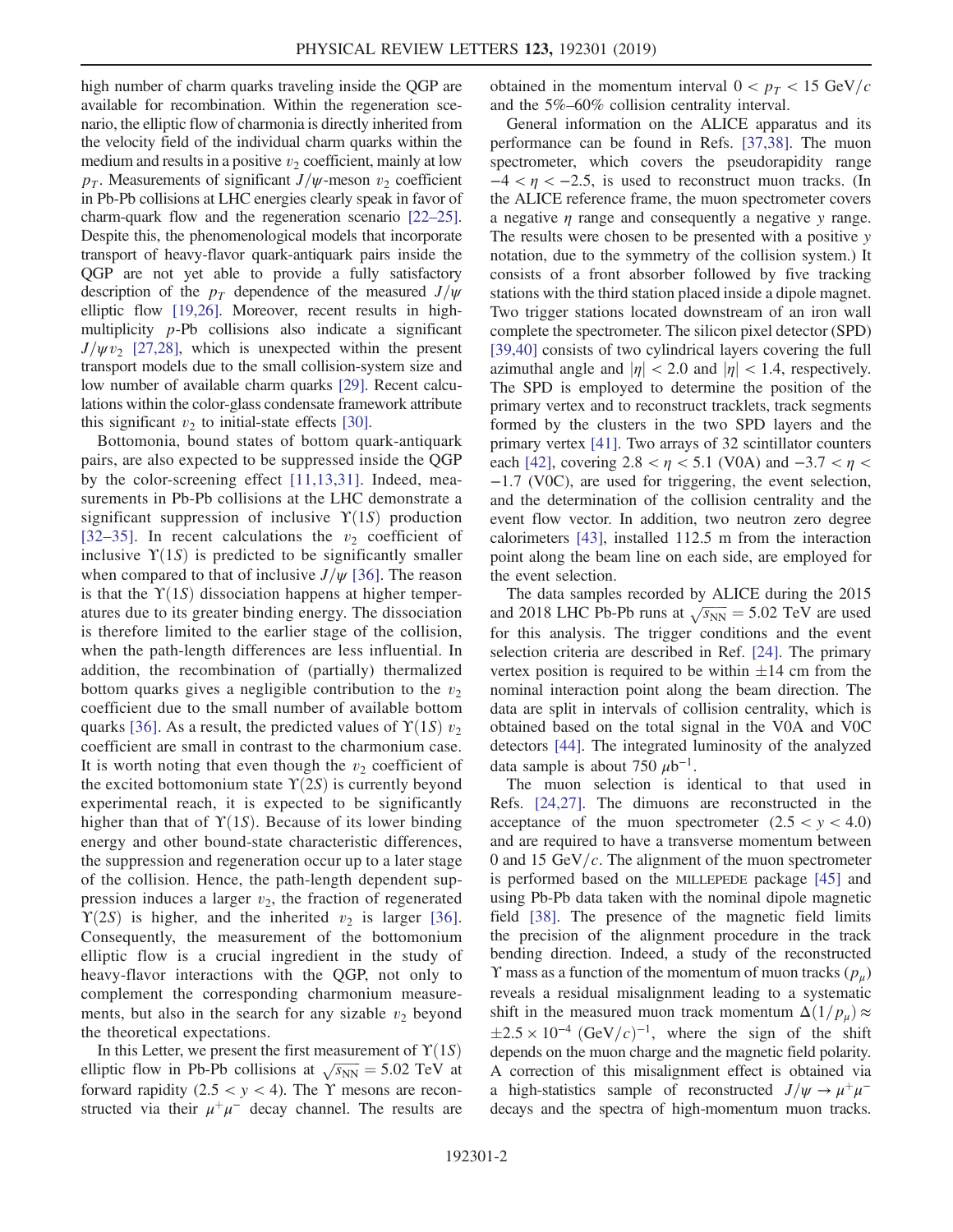The correction is then applied to the reconstructed muon track momentum, resulting in up to 25% improvement of the  $\Upsilon(1S)$  mass resolution for  $p_T > 6$  GeV/c.

The dimuon invariant mass  $(M_{\mu\mu})$  distribution is fitted with a combination of an extended crystal ball (CB2) function for the  $\Upsilon(1S)$  signal and a variable-width Gaussian function with a quadratic dependence of the width on  $M_{\mu\mu}$  for the background [\[46\]](#page-6-10). A binned maximum-likelihood fit is employed. The  $\Upsilon(1S)$  peak position and width are left free, while the CB2 tail parameters are fixed to the values extracted from Monte Carlo simulations [\[35\]](#page-6-11). The  $\Upsilon(2S)$  and  $\Upsilon(3S)$  signals are included in the fit. Their peak positions and widths are fixed to those of the  $\Upsilon(1S)$  scaled by the ratio of their nominal masses to the nominal mass of the  $\Upsilon(1S)$ . An example of the  $M_{\mu\mu}$  fit is shown in the left panel of Fig. [1.](#page-2-0) It is worth noting that no statistically significant  $\Upsilon(3S)$  is observed in any of the studied centrality and  $p_T$  intervals, and thus it is not considered in the further analysis.

The dimuon  $v_2$  is measured using the scalar product method [\[47,48\],](#page-6-12) correlating the reconstructed dimuons with the second-order harmonic event flow vector  $\mathbf{Q}_2^{\text{SPD}}$  [\[5,49\]](#page-5-2) calculated from the azimuthal distribution of the reconstructed SPD tracklets

<span id="page-2-2"></span>
$$
v_2\{\text{SP}\} = \left\langle \mathbf{u}_2 \mathbf{Q}_2^{\text{SPD}*} \middle/ \sqrt{\frac{\langle \mathbf{Q}_2^{\text{SPD}} \mathbf{Q}_2^{\text{VOA}*} \rangle \langle \mathbf{Q}_2^{\text{SPD}} \mathbf{Q}_2^{\text{VOC}*} \rangle}{\langle \mathbf{Q}_2^{\text{VOA}} \mathbf{Q}_2^{\text{VOC}*} \rangle}} \right\rangle_{\mu\mu}, \tag{1}
$$

where  $\mathbf{u}_2 = \exp(i2\varphi)$  is the unit flow vector of the dimuon with azimuthal angle  $\varphi$ . The brackets  $\langle \cdots \rangle_{\mu\mu}$  denote an average over all dimuons belonging to a given  $p_T$ ,  $M_{\mu\mu}$  and centrality interval. The  $\mathbf{Q}_2^{\text{VOA}}$  and  $\mathbf{Q}_2^{\text{VOC}}$  are the event flow vectors calculated from the azimuthal distribution of the energy deposition measured in the V0A and V0C detectors, respectively, and  $*$  is the complex conjugate. The brackets  $\langle \cdots \rangle$  in the denominator denote an average over all events in a sufficiently narrow centrality class that encloses the event containing the dimuon. In order to account for a nonuniform detector response and efficiency, the components of all three event flow vectors are corrected using a recentering procedure [\[50\].](#page-6-13) The gaps in pseudorapidity between the muon spectrometer and SPD ( $|\Delta \eta| > 1.0$ ) and between the SPD, V0A, and V0C remove autocorrelations and suppress short-range correlations unrelated to the azimuthal asymmetry in the initial geometry ("nonflow"), which largely come from jets and resonance decays. In the following, the  $v_2$ {SP} coefficient is denoted as  $v_2$ .

<span id="page-2-1"></span>The  $\Upsilon(1S)v_2$  coefficient is obtained by a least squares fit of the superposition of the  $\Upsilon(1S)$  signal and the background to the dimuon flow coefficient as a function of the dimuon invariant mass [\[51\]](#page-6-14)

$$
v_2(M_{\mu\mu}) = \alpha(M_{\mu\mu})v_2^{\Upsilon(1S)} + [1 - \alpha(M_{\mu\mu})]v_2^{\rm B}(M_{\mu\mu}), \qquad (2)
$$

where  $v_2^{\Upsilon(1S)}$  is the flow coefficient of the signal,  $v_2^B$  is the  $M_{\mu\mu}$ -dependent flow coefficient of the background, and  $\alpha(M_{\mu\nu})$  is the signal fraction, obtained from the fit of the  $M_{\mu\mu}$  distribution described above. The background  $v_2^B$  is modeled as a second-order polynomial function of  $M_{uu}$ . For consistency, and despite its low yield, the  $\Upsilon(2S)$  is included in the fit by restricting the value of its  $v_2$ coefficient within the range between −0.5 and 0.5. In practice, this inclusion has a negligible impact on the  $\Upsilon(1S)$ fit results. An example of  $v_2(M_{\mu\mu})$  fit is presented in the right panel of Fig. [1](#page-2-0).

The main systematic uncertainty of the measurement arises from the choice of the background fit function  $v_2^B(M_{\mu\mu})$ . In order to estimate this uncertainty, linear and<br>constant functions are also used instead of the second-order constant functions are also used instead of the second-order

<span id="page-2-0"></span>

FIG. 1. Left: The  $M_{\mu\mu}$  distribution in the 5%–60% centrality interval and  $2 < p_T < 15$  GeV/c fitted with a combination of an extended crystal ball function for the signal and a variable-width Gaussian function for the background. Right: The  $v_2(M_{\mu\mu})$  distribution in the same centrality and  $p_T$  intervals fitted with the function from Eq. [\(2\).](#page-2-1)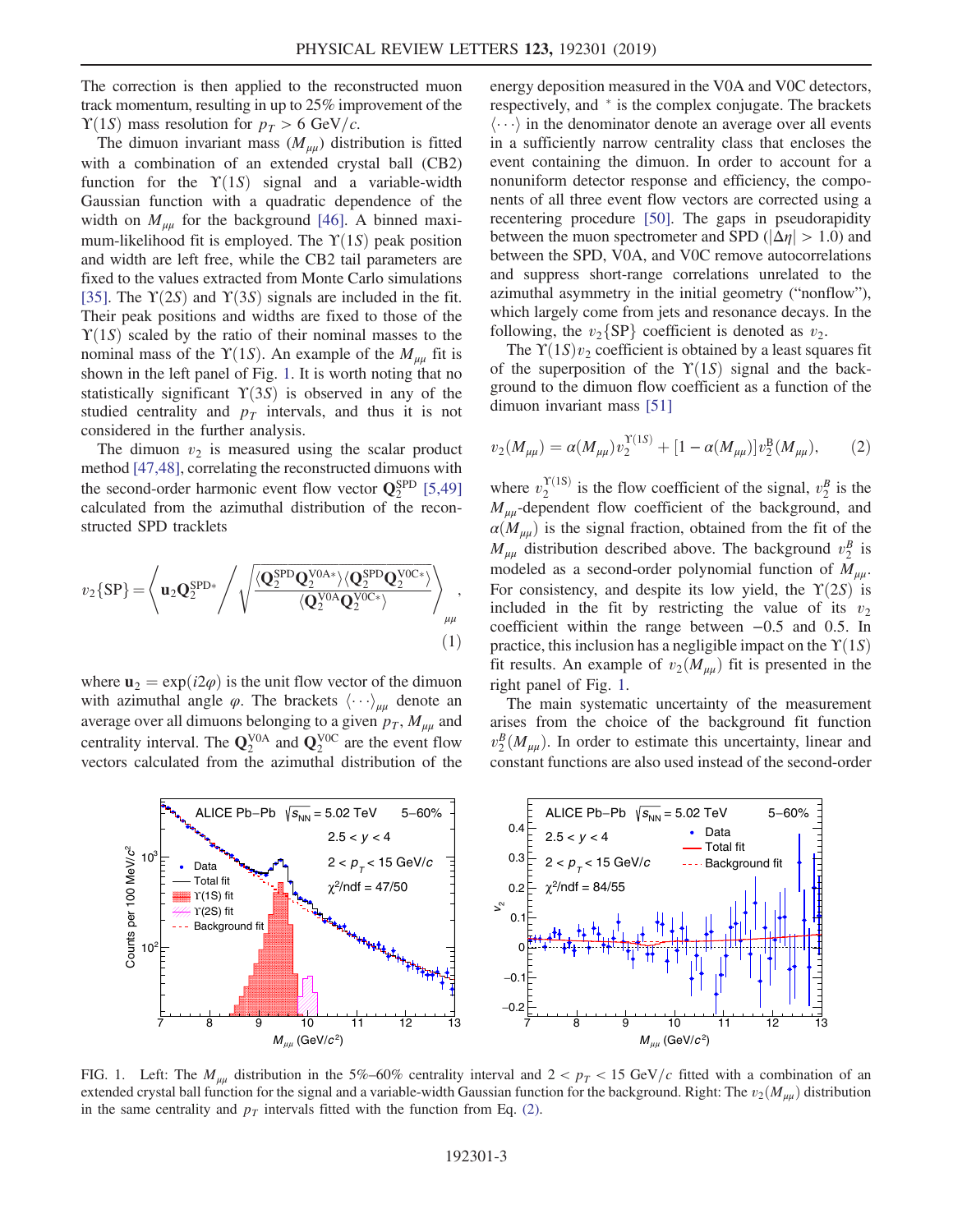polynomial. In addition, the signal CB2 tail parameters and background fit functions are varied [\[35\].](#page-6-11) The systematic uncertainty is then derived as the standard deviation with respect to the default choice of fitting functions. The absolute uncertainty increases from 0.004 to 0.016 with increasing collision centrality and decreasing  $p<sub>T</sub>$ , which is due to the decreasing signal-to-background ratio. The dimuon trigger and reconstruction efficiency depends on the detector occupancy. This, coupled to the muon flow, could lead to a bias in the measured  $v_2$ . The corresponding systematic uncertainty is obtained by embedding simulated  $\Upsilon(1S)$  decays into real Pb-Pb events [\[24\]](#page-5-17). It is found to be at most 0.0015 and is conservatively assumed to be the same in all transverse momentum and centrality intervals. The variations of the fit range and invariantmass binning do not lead to deviations beyond the expected statistical fluctuations. The uncertainty related to the magnitude of the  $\mathbf{Q}_2^{\text{SPD}}$  flow vector is found to be negligible. Furthermore, the absence of any residual nonuniform detector acceptance and efficiency in the SPD flow vector determination after applying the recentering procedure is verified via the imaginary part of the scalar product [see Eq.  $(1)$ ] [\[50\].](#page-6-13)

Figure [2](#page-3-0) shows the  $\Upsilon(1S)$   $v_2$  coefficient as a function of transverse momentum in the 5%–60% centrality interval. The central  $(0\% - 5\%)$  and peripheral  $(60\% - 100\%)$  collisions are not considered as the eccentricity of the initial collision geometry is small for the former and the signal yield is low in the latter. The  $p<sub>T</sub>$  intervals are 0–3, 3–6, and  $6-15$  GeV/c and the points are located at the average transverse momentum of the reconstructed  $\Upsilon(1S)$ 

<span id="page-3-0"></span>

FIG. 2. The  $\Upsilon(1S)$   $v_2$  coefficient as a function of  $p_T$  in the 5%– 60% centrality interval compared to that of inclusive  $J/\psi$ . The cyan dashed line represents the BBJS model calculations [\[52\],](#page-6-15) while the magenta band denotes the TAMU model calculations [\[36\].](#page-6-1) Error bars (open boxes) represent the statistical (systematic) uncertainties.

uncorrected for detector acceptance and efficiency. The results are compatible with 0 and with the small positive values predicted by the available theoretical models within uncertainties. The BBJS model calculations consider only the path-length dependent dissociation of initially created bottomonia inside the QGP medium [\[52\]](#page-6-15). The TAMU model incorporates in addition a regeneration component originating from the recombination of (partially) thermalized bottom quarks [\[36\]](#page-6-1). Given that the regeneration component gives practically negligible contribution to the total  $\Upsilon(1S)$   $v_2$ , the differences between the two models are marginal. It is worth noting that although the quoted model predictions are for midrapidity, they remain valid also for the rapidity range of the measurement within the theoretical uncertainties. Indeed the fractions of regenerated and initially produced  $\Upsilon(1S)$  are very close at mid and forward rapidities [\[36\]](#page-6-1). In addition, the QGP medium evolution is also similar between mid and forward rapidities, given the weak rapidity dependence of the charged-particle multiplicity density [\[53\].](#page-6-16) The presented  $\Upsilon(1S)$   $v_2$ result is coherent with the measured  $\Upsilon(1S)$  suppression in Pb-Pb collisions [\[35\],](#page-6-11) as the level of suppression is also fairly well reproduced by the BBJS model and the TAMU model including or excluding a regeneration component. Therefore, the result is in agreement with a scenario in which the predominant mechanism affecting  $\Upsilon(1S)$  production in Pb-Pb collisions at the LHC energies is the dissociation limited to the early stage of the collision. It is interesting to note that the presented  $\Upsilon(1S)$   $v_2$  results are reminiscent of the corresponding charmonia measurements in Au-Au collisions at RHIC [\[54\],](#page-6-17) where so far nonobservation of significant  $v_2$  is commonly interpreted as a sign of a small regeneration component from recombination of thermalized charm quarks at lower RHIC energies.

The  $\Upsilon(1S)$   $v_2$  values in the three  $p_T$  intervals shown in Fig. [2](#page-3-0) are found to be lower, albeit with large uncertainties, compared to those of the inclusive  $J/\psi$  measured in the same centrality and  $p<sub>T</sub>$  intervals using the data sample and analysis procedure described in Ref. [\[24\]](#page-5-17). Given that any  $v_2$ originating either from recombination or from path-length dependent dissociation vanishes at zero  $p<sub>T</sub>$ , the observed difference between  $\Upsilon(1S)$  and  $J/\psi v_2$  is quantified by performing the  $p_T$  -integrated measurement excluding the low  $p_T$  range. Figure [3](#page-4-0) presents the  $\Upsilon(1S)$   $v_2$ coefficient integrated over the transverse momentum range  $2 < p_T < 15$  GeV/c for three centrality intervals compared with that of the inclusive  $J/\psi$ . The  $\Upsilon(1S)$  v<sub>2</sub> is found to be  $-0.003 \pm 0.030$  (stat)  $\pm 0.006$  (syst) in the  $2 < p_T < 15$  GeV/c and  $5\%$ -60% centrality interval. This value is 15 GeV/c and 5%–60% centrality interval. This value is lower than the corresponding  $J/\psi v_2$  by 2.6 $\sigma$ . This observation, coupled to the different measured centrality and  $p_T$ dependence of the  $\Upsilon(1S)$  and  $J/\psi$  suppression in Pb-Pb collisions at the LHC [\[17,35\]](#page-5-18), can be interpreted within the models used for comparison as a sign that unlike  $\Upsilon(1S)$ ,  $J/\psi$  production has a significant regeneration component.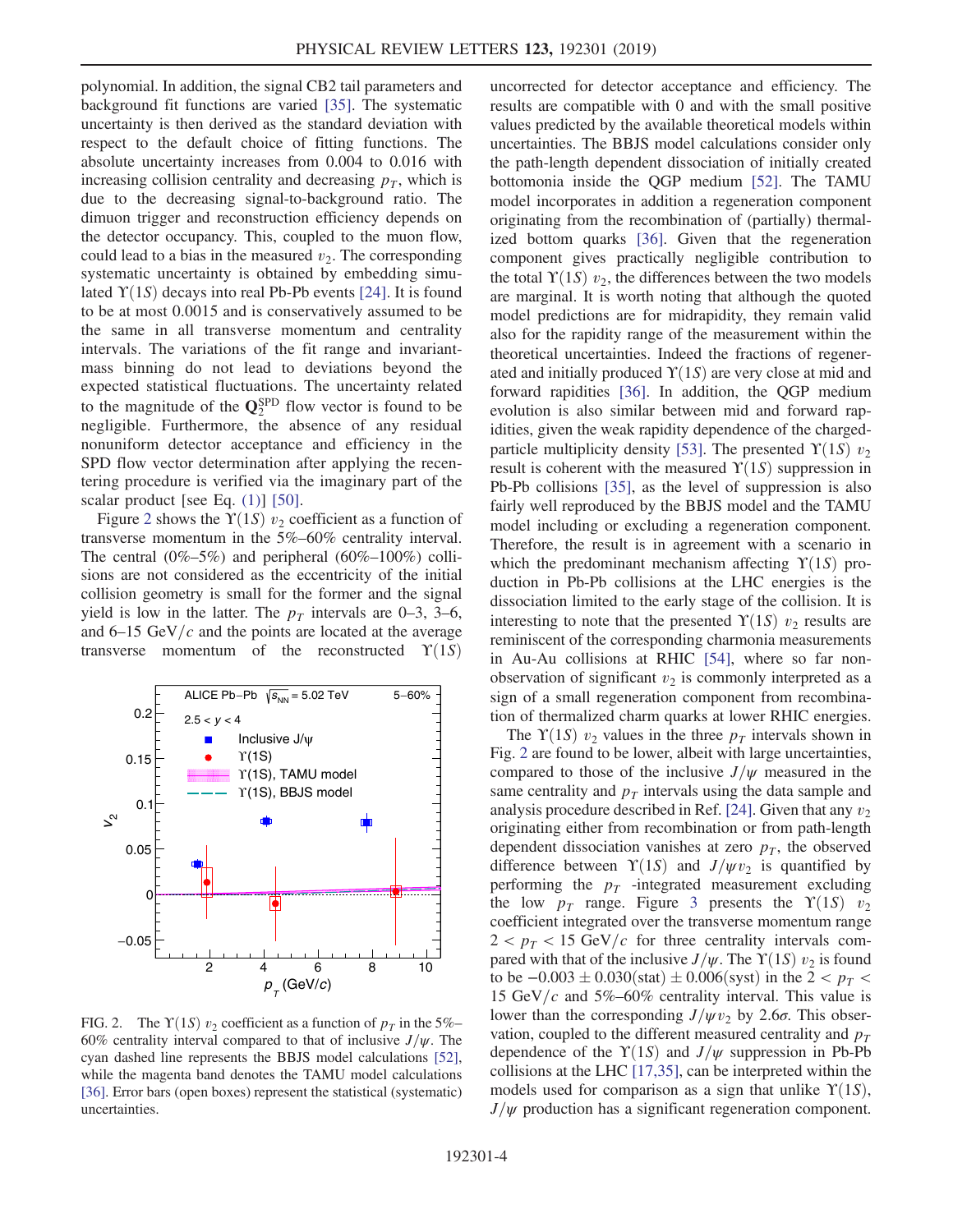<span id="page-4-0"></span>

FIG. 3. The  $\Upsilon(1S)$   $v_2$  coefficient integrated over the transverse momentum range  $2 < p_T < 15$  GeV/c in three centrality intervals compared to that of inclusive  $J/\psi$ . Error bars (open boxes) represent the statistical (systematic) uncertainties.

Nevertheless, no firm conclusions can be drawn, given that currently the transport models cannot explain the significant  $J/\psi v_2$  for  $p_T > 4-5$  GeV/c observed in the data [\[23\]](#page-5-19).

In summary, the first measurement of the  $\Upsilon(1S)$   $v_2$ coefficient in Pb-Pb collisions at  $\sqrt{s_{NN}} = 5.02 \text{ TeV}$  is<br>precented. The measurement is performed in the 5% 60% presented. The measurement is performed in the 5%–60% centrality interval within  $0 < p_T < 15 \text{ GeV}/c$  range at forward rapidity. The  $v_2$  coefficient is compatible with 0 and with the model predictions within uncertainties. Excluding low  $p_T$  ( $0 < p_T < 2$  GeV/c),  $\Upsilon(1S)$   $v_2$  is found to be 2.6 $\sigma$  lower with respect to that of inclusive  $J/\psi$ . The presented measurement opens the way for further studies of bottomonium flow using the future data samples from the LHC Runs 3 and 4 with an expected tenfold increase in the number of the  $\Upsilon$  candidates [\[55,56\]](#page-6-18).

The ALICE Collaboration thanks all its engineers and technicians for their invaluable contributions to the construction of the experiment and the CERN accelerator teams for the outstanding performance of the LHC complex. The ALICE Collaboration gratefully acknowledges the resources and support provided by all Grid centres and the Worldwide LHC Computing Grid (WLCG) collaboration. The ALICE Collaboration acknowledges the following funding agencies for their support in building and running the ALICE detector: A. I. Alikhanyan National Science Laboratory (Yerevan Physics Institute) Foundation (ANSL), State Committee of Science and World Federation of Scientists (WFS), Armenia; Austrian Academy of Sciences, Austrian Science Fund (FWF): [M 2467-N36] and Nationalstiftung für Forschung, Technologie und Entwicklung, Austria; Ministry of Communications and High Technologies, National Nuclear Research Center, Azerbaijan; Conselho Nacional de Desenvolvimento Científico e Tecnológico (CNPq), Universidade Federal do Rio Grande do Sul (UFRGS), Financiadora de Estudos e Projetos (Finep) and Fundação de Amparo à Pesquisa do Estado de São Paulo (FAPESP), Brazil; Ministry of Science & Technology of China (MSTC), National Natural Science Foundation of China (NSFC) and Ministry of Education of China (MOEC), China; Croatian Science Foundation and Ministry of Science and Education, Croatia; Centro de Aplicaciones Tecnológicas y Desarrollo Nuclear (CEADEN), Cubaenergía, Cuba; Ministry of Education, Youth and Sports of the Czech Republic, Czech Republic; The Danish Council for Independent Research | Natural Sciences, the Carlsberg Foundation and Danish National Research Foundation (DNRF), Denmark; Helsinki Institute of Physics (HIP), Finland; Commissariat `a l'Energie Atomique (CEA), Institut National de Physique Nucléaire et de Physique des Particules (IN2P3) and Centre National de la Recherche Scientifique (CNRS) and Région des Pays de la Loire, France; Bundesministerium für Bildung und Forschung (BMBF) and GSI Helmholtzzentrum für Schwerionenforschung GmbH, Germany; General Secretariat for Research and Technology, Ministry of Education, Research and Religions, Greece; National Research, Development and Innovation Office, Hungary; Department of Atomic Energy Government of India (DAE), Department of Science and Technology, Government of India (DST), University Grants Commission, Government of India (UGC) and Council of Scientific and Industrial Research (CSIR), India; Indonesian Institute of Science, Indonesia; Centro Fermi—Museo Storico della Fisica e Centro Studi e Ricerche Enrico Fermi and Istituto Nazionale di Fisica Nucleare (INFN), Italy; Institute for Innovative Science and Technology, Nagasaki Institute of Applied Science (IIST), Japan Society for the Promotion of Science (JSPS) KAKENHI and Japanese Ministry of Education, Culture, Sports, Science and Technology (MEXT), Japan; Consejo Nacional de Ciencia (CONACYT) y Tecnología, through Fondo de Cooperación Internacional en Ciencia y Tecnología (FONCICYT) and Dirección General de Asuntos del Personal Academico (DGAPA), Mexico; Nederlandse Organisatie voor Wetenschappelijk Onderzoek (NWO), Netherlands; The Research Council of Norway, Norway; Commission on Science and Technology for Sustainable Development in the South (COMSATS), Pakistan; Pontificia Universidad Católica del Perú, Peru; Ministry of Science and Higher Education and National Science Centre, Poland; Korea Institute of Science and Technology Information and National Research Foundation of Korea (NRF), Republic of Korea; Ministry of Education and Scientific Research, Institute of Atomic Physics and Ministry of Research and Innovation and Institute of Atomic Physics, Romania; Joint Institute for Nuclear Research (JINR), Ministry of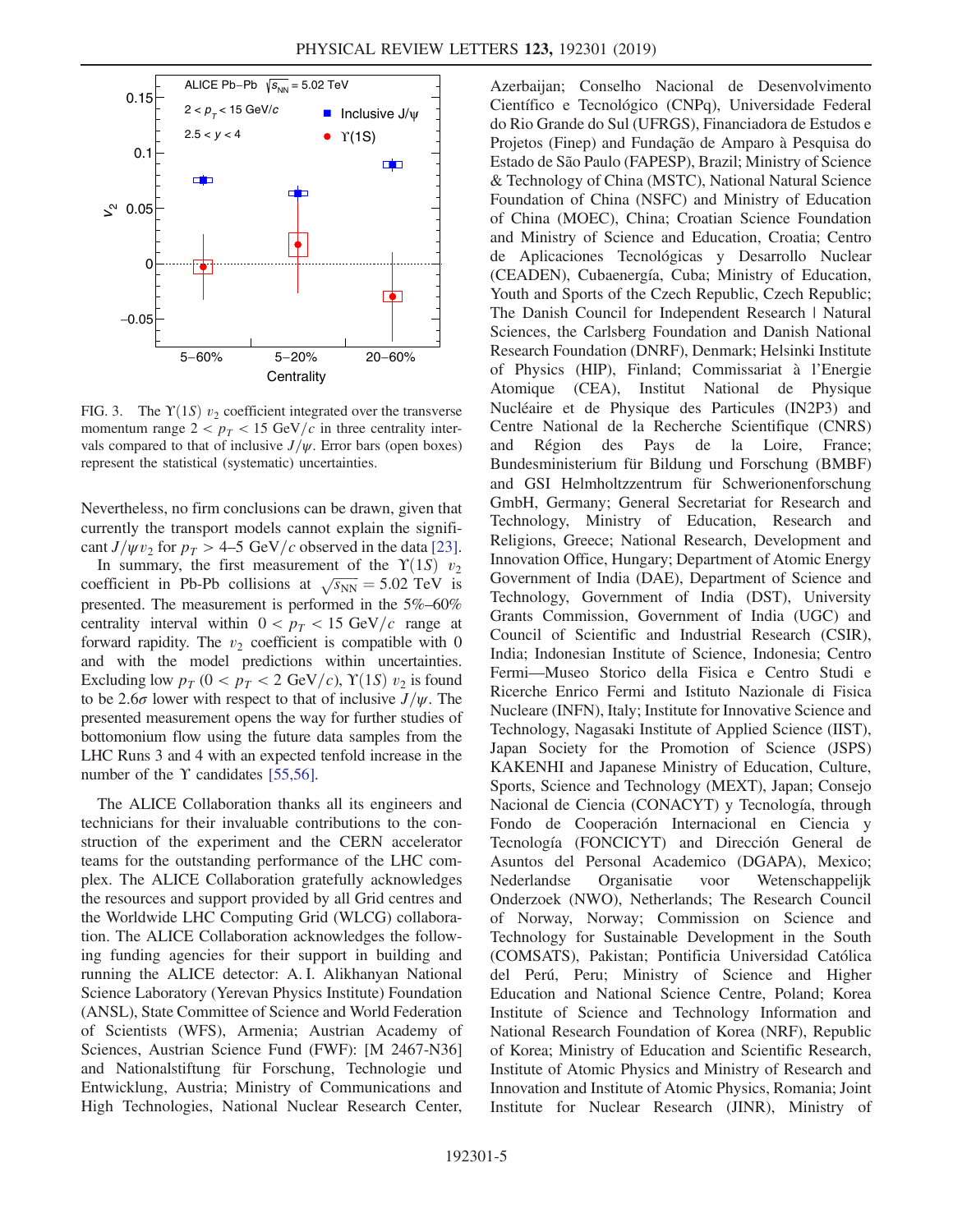Education and Science of the Russian Federation, National Research Centre Kurchatov Institute, Russian Science Foundation and Russian Foundation for Basic Research, Russia; Ministry of Education, Science, Research and Sport of the Slovak Republic, Slovakia; National Research Foundation of South Africa, South Africa; Swedish Research Council (VR) and Knut & Alice Wallenberg Foundation (KAW), Sweden; European Organization for Nuclear Research, Switzerland; National Science and Technology Development Agency (NSDTA), Suranaree University of Technology (SUT) and Office of the Higher Education Commission under NRU project of Thailand, Thailand; Turkish Atomic Energy Agency (TAEK), Turkey; National Academy of Sciences of Ukraine, Ukraine; Science and Technology Facilities Council (STFC), United Kingdom; National Science Foundation of the United States of America (NSF) and United States Department of Energy, Office of Nuclear Physics (DOE NP), United States of America.

- <span id="page-5-0"></span>[1] P. K. Kovtun, D. T. Son, and A. O. Starinets, Viscosity in Strongly Interacting Quantum Field Theories from Black Hole Physics, Phys. Rev. Lett. 94[, 111601 \(2005\)](https://doi.org/10.1103/PhysRevLett.94.111601).
- [2] M. Luzum and P. Romatschke, Conformal relativistic viscous hydrodynamics: Applications to RHIC results at  $\sqrt{s_{NN}}$  = 200 GeV, Phys. Rev. C 78[, 034915 \(2008\)](https://doi.org/10.1103/PhysRevC.78.034915); Erra-<br>tum Phys. Rev. C 79, 039903(F) (2009) tum, Phys. Rev. C 79[, 039903\(E\) \(2009\)](https://doi.org/10.1103/PhysRevC.79.039903).
- [3] P. Braun-Munzinger, V. Koch, T. Schaefer, and J. Stachel, Properties of hot and dense matter from relativistic heavy ion collisions, Phys. Rep. 621[, 76 \(2016\).](https://doi.org/10.1016/j.physrep.2015.12.003)
- <span id="page-5-1"></span>[4] J.-Y. Ollitrault, Anisotropy as a signature of transverse collective flow, [Phys. Rev. D](https://doi.org/10.1103/PhysRevD.46.229) 46, 229 (1992).
- <span id="page-5-2"></span>[5] S. Voloshin and Y. Zhang, Flow study in relativistic nuclear collisions by Fourier expansion of Azimuthal particle distributions, Z. Phys. C 70[, 665 \(1996\).](https://doi.org/10.1007/s002880050141)
- <span id="page-5-3"></span>[6] F. G. Gardim, F. Grassi, M. Luzum, and J.-Y. Ollitrault, Mapping the hydrodynamic response to the initial geometry in heavy-ion collisions, Phys. Rev. C 85[, 024908 \(2012\)](https://doi.org/10.1103/PhysRevC.85.024908).
- <span id="page-5-4"></span>[7] Z. Qiu and U. W. Heinz, Event-by-event shape and flow fluctuations of relativistic heavy-ion collision fireballs, Phys. Rev. C 84[, 024911 \(2011\).](https://doi.org/10.1103/PhysRevC.84.024911)
- <span id="page-5-5"></span>[8] S. Acharya et al. (ALICE Collaboration), D-Meson Azimuthal Anisotropy in Midcentral Pb-Pb Collisions at  $\sqrt{s_{NN}}$  = 5.02 TeV, Phys. Rev. Lett. 120[, 102301 \(2018\).](https://doi.org/10.1103/PhysRevLett.120.102301)
- [9] A. M. Sirunyan et al. (CMS Collaboration), Measurement of Prompt  $D^0$  Meson Azimuthal Anisotropy in Pb-Pb Collisions at  $\sqrt{s_{NN}}$  = 5.02 TeV, [Phys. Rev. Lett.](https://doi.org/10.1103/PhysRevLett.120.202301) 120, [202301 \(2018\).](https://doi.org/10.1103/PhysRevLett.120.202301)
- [10] S. Acharya et al. (ALICE Collaboration), Event-shape engineering for the D-meson elliptic flow in midcentral Pb-Pb collisions at  $\sqrt{s_{NN}} = 5.02 \text{ TeV}$ , [J. High Energy](https://doi.org/10.1007/JHEP02(2019)150) [Phys. 02 \(2019\) 150.](https://doi.org/10.1007/JHEP02(2019)150)
- <span id="page-5-6"></span>[11] A. Andronic et al., Heavy-flavour and quarkonium production in the LHC era: From proton-proton to heavy-ion collisions, [Eur. Phys. J. C](https://doi.org/10.1140/epjc/s10052-015-3819-5) 76, 107 (2016).
- <span id="page-5-7"></span>[12] T. Matsui and H. Satz,  $J/\psi$  suppression by quark-gluon plasma formation, [Phys. Lett. B](https://doi.org/10.1016/0370-2693(86)91404-8) 178, 416 (1986).
- <span id="page-5-8"></span>[13] S. Digal, P. Petreczky, and H. Satz, Quarkonium feed down and sequential suppression, [Phys. Rev. D](https://doi.org/10.1103/PhysRevD.64.094015) 64, 094015 [\(2001\).](https://doi.org/10.1103/PhysRevD.64.094015)
- [14] A. Mocsy, P. Petreczky, and M. Strickland, Quarkonia in the quark gluon plasma, [Int. J. Mod. Phys. A](https://doi.org/10.1142/S0217751X13400125) 28, 1340012 [\(2013\).](https://doi.org/10.1142/S0217751X13400125)
- <span id="page-5-9"></span>[15] B. Abelev et al. (ALICE Collaboration),  $J/\psi$  Suppression at Forward Rapidity in Pb-Pb Collisions at  $\sqrt{s_{NN}} = 2.76$  TeV,<br>Phys. Rev. Lett. 109, 072301, (2012) Phys. Rev. Lett. 109[, 072301 \(2012\).](https://doi.org/10.1103/PhysRevLett.109.072301)
- [16] B. B. Abelev et al. (ALICE Collaboration), Centrality, rapidity and transverse momentum dependence of  $J/\psi$ suppression in Pb-Pb collisions at  $\sqrt{s_{NN}} = 2.76$  TeV, [Phys.](https://doi.org/10.1016/j.physletb.2014.05.064)<br>Lett. B. 734, 314 (2014) Lett. B 734[, 314 \(2014\).](https://doi.org/10.1016/j.physletb.2014.05.064)
- <span id="page-5-18"></span>[17] J. Adam et al. (ALICE Collaboration),  $J/\psi$  suppression at forward rapidity in Pb-Pb collisions at  $\sqrt{s_{NN}}$  = 5.02 TeV,<br>Phys. Lett. B. 766, 212 (2017) [Phys. Lett. B](https://doi.org/10.1016/j.physletb.2016.12.064) 766, 212 (2017).
- <span id="page-5-10"></span>[18] M. He, R. J. Fries, and R. Rapp, Heavy flavor at the large hadron collider in a strong coupling approach, [Phys. Lett. B](https://doi.org/10.1016/j.physletb.2014.05.050) 735[, 445 \(2014\)](https://doi.org/10.1016/j.physletb.2014.05.050).
- <span id="page-5-13"></span>[19] X. Du and R. Rapp, Sequential regeneration of charmonia in heavy-ion collisions, Nucl. Phys. **A943**[, 147 \(2015\)](https://doi.org/10.1016/j.nuclphysa.2015.09.006).
- <span id="page-5-11"></span>[20] P. Braun-Munzinger and J. Stachel, (Non)thermal aspects of charmonium production and a new look at  $J/\psi$  suppression, [Phys. Lett. B](https://doi.org/10.1016/S0370-2693(00)00991-6) 490, 196 (2000).
- [21] A. Andronic, P. Braun-Munzinger, M. K. Koehler, and J. Stachel, Testing charm quark thermalisation within the statistical hadronisation model, [Nucl. Phys.](https://doi.org/10.1016/j.nuclphysa.2018.09.004) A982, 759 [\(2019\).](https://doi.org/10.1016/j.nuclphysa.2018.09.004)
- <span id="page-5-12"></span>[22] E. Abbas et al. (ALICE Collaboration),  $J/\psi$  Elliptic Flow in Pb-Pb Collisions at  $\sqrt{s_{NN}} = 2.76$  TeV, [Phys. Rev. Lett.](https://doi.org/10.1103/PhysRevLett.111.162301)<br>111 162301 (2013) 111[, 162301 \(2013\).](https://doi.org/10.1103/PhysRevLett.111.162301)
- <span id="page-5-19"></span>[23] S. Acharya et al. (ALICE Collaboration),  $J/\psi$  Elliptic Flow in Pb-Pb Collisions at  $\sqrt{s_{NN}} = 5.02$  TeV, [Phys. Rev. Lett.](https://doi.org/10.1103/PhysRevLett.119.242301)<br>119 242301 (2017) 119[, 242301 \(2017\).](https://doi.org/10.1103/PhysRevLett.119.242301)
- <span id="page-5-17"></span>[24] S. Acharya et al. (ALICE Collaboration), Study of  $J/\psi$  azimuthal anisotropy at forward rapidity in Pb-Pb collisions at  $\sqrt{s_{NN}}$  = 5.02 TeV, [J. High Energy Phys. 02](https://doi.org/10.1007/JHEP02(2019)012)<br>(2019) 012 [\(2019\) 012.](https://doi.org/10.1007/JHEP02(2019)012)
- [25] M. Aaboud et al. (ATLAS Collaboration), Prompt and nonprompt  $J/\psi$  elliptic flow in Pb + Pb collisions at  $\sqrt{s_{NN}}$  = 5.02 TeV with the ATLAS detector, [Eur. Phys.](https://doi.org/10.1140/epjc/s10052-018-6243-9)<br>I C 78 784 (2018) J. C 78[, 784 \(2018\).](https://doi.org/10.1140/epjc/s10052-018-6243-9)
- [26] K. Zhou, N. Xu, Z. Xu, and P. Zhuang, Medium effects on charmonium production at ultrarelativistic energies available at the CERN large hadron collider, [Phys. Rev. C](https://doi.org/10.1103/PhysRevC.89.054911) 89, [054911 \(2014\).](https://doi.org/10.1103/PhysRevC.89.054911)
- <span id="page-5-14"></span>[27] S. Acharya et al. (ALICE Collaboration), Search for collectivity with azimuthal  $J/\psi$ -hadron correlations in high multiplicity p-Pb collisions at  $\sqrt{s_{NN}} = 5.02$  and 8.16 TeV,<br>Phys. Lett. B. 780, 7 (2018) [Phys. Lett. B](https://doi.org/10.1016/j.physletb.2018.02.039) 780, 7 (2018).
- [28] A. M. Sirunyan et al. (CMS Collaboration), Observation of prompt  $J/\psi$  meson elliptic flow in high-multiplicity pPb collisions at  $\sqrt{s_{NN}} = 8.16$  TeV, [Phys. Lett. B](https://doi.org/10.1016/j.physletb.2019.02.018) **791**, 172 (2019) [\(2019\).](https://doi.org/10.1016/j.physletb.2019.02.018)
- <span id="page-5-15"></span>[29] X. Du and R. Rapp, In-medium charmonium production in proton-nucleus collisions, [J. High Energy Phys. 03 \(2019\)](https://doi.org/10.1007/JHEP03(2019)015) [015.](https://doi.org/10.1007/JHEP03(2019)015)
- <span id="page-5-16"></span>[30] C. Zhang, C. Marquet, G.-Y. Qin, S.-Y. Wei, and B.-W. Xiao, On the Elliptic Flow of Heavy Quarkonia in pA Collisions, Phys. Rev. Lett. 122[, 172302 \(2019\).](https://doi.org/10.1103/PhysRevLett.122.172302)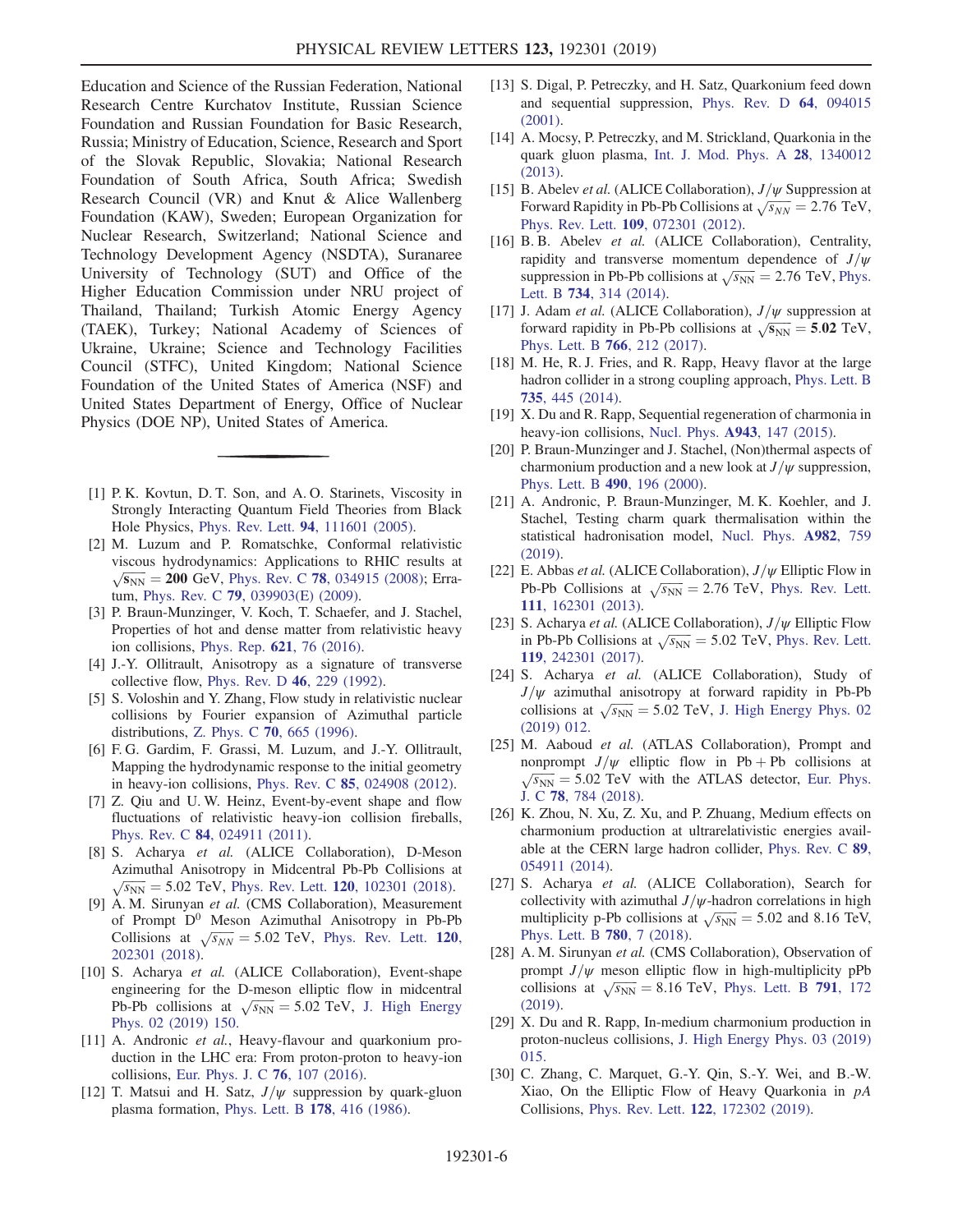- [31] N. Brambilla et al., Heavy quarkonium: Progress, puzzles, and opportunities, [Eur. Phys. J. C](https://doi.org/10.1140/epjc/s10052-010-1534-9) 71, 1534 (2011).
- <span id="page-6-0"></span>[32] S. Chatrchyan et al. (CMS Collaboration), Observation of Sequential Upsilon Suppression in PbPb Collisions, [Phys.](https://doi.org/10.1103/PhysRevLett.109.222301) Rev. Lett. 109[, 222301 \(2012\)](https://doi.org/10.1103/PhysRevLett.109.222301); Erratum, [Phys. Rev. Lett.](https://doi.org/10.1103/PhysRevLett.120.199903) 120[, 199903\(E\) \(2018\).](https://doi.org/10.1103/PhysRevLett.120.199903)
- [33] B. B. Abelev et al. (ALICE Collaboration), Suppression of  $\gamma(1S)$  at forward rapidity in Pb-Pb collisions at  $\sqrt{s_{NN}} = 2.76$  TeV, [Phys. Lett. B](https://doi.org/10.1016/j.physletb.2014.10.001) 738, 361 (2014).<br>V Khachatryan et al. (CMS Collaboration) Suppression of
- [34] V. Khachatryan et al. (CMS Collaboration), Suppression of  $\Upsilon(1S)$ ,  $\Upsilon(2S)$  and  $\Upsilon(3S)$  production in PbPb collisions at  $\sqrt{s_{NN}}$  = 2.76 TeV, [Phys. Lett. B](https://doi.org/10.1016/j.physletb.2017.04.031) 770, 357 (2017).
- <span id="page-6-11"></span>[35] S. Acharya et al. (ALICE Collaboration), Y suppression at forward rapidity in Pb-Pb collisions at  $\sqrt{s_{NN}} = 5.02$  TeV,<br>Phys. Lett. B. 790, 89.(2019) [Phys. Lett. B](https://doi.org/10.1016/j.physletb.2018.11.067) 790, 89 (2019).
- <span id="page-6-1"></span>[36] X. Du, R. Rapp, and M. He, Color screening and regeneration of bottomonia in high-energy heavy-ion collisions, Phys. Rev. C 96[, 054901 \(2017\).](https://doi.org/10.1103/PhysRevC.96.054901)
- <span id="page-6-2"></span>[37] K. Aamodt et al. (ALICE Collaboration), The ALICE experiment at the CERN LHC, [J. Instrum.](https://doi.org/10.1088/1748-0221/3/08/S08002) 3, S08002 [\(2008\).](https://doi.org/10.1088/1748-0221/3/08/S08002)
- <span id="page-6-9"></span>[38] B. Abelev et al. (ALICE Collaboration), Performance of the ALICE experiment at the CERN LHC, [Int. J. Mod. Phys. A](https://doi.org/10.1142/S0217751X14300440) 29[, 1430044 \(2014\).](https://doi.org/10.1142/S0217751X14300440)
- <span id="page-6-3"></span>[39] G. Dellacasa et al. (ALICE Collaboration), ALICE technical design report of the inner tracking system (ITS), CERN Technical Report No. CERN-LHCC-99-012; ALICE-TDR-4, 1999, <https://cds.cern.ch/record/391175>.
- [40] K. Aamodt et al. (ALICE Collaboration), Alignment of the ALICE inner tracking system with cosmic-ray tracks, [J.](https://doi.org/10.1088/1748-0221/5/03/P03003) Instrum. 5[, P03003 \(2010\).](https://doi.org/10.1088/1748-0221/5/03/P03003)
- <span id="page-6-4"></span>[41] J. Adam et al. (ALICE Collaboration), Charged-particle multiplicities in proton-proton collisions at  $\sqrt{s} = 0.9$  to  $\frac{8 \text{ TeV}}{\text{Fur}}$  Phys I C 77 33 (2017) 8 TeV, [Eur. Phys. J. C](https://doi.org/10.1140/epjc/s10052-016-4571-1) 77, 33 (2017).
- <span id="page-6-5"></span>[42] E. Abbas et al. (ALICE Collaboration), Performance of the ALICE VZERO system, J. Instrum. 8[, P10016 \(2013\)](https://doi.org/10.1088/1748-0221/8/10/P10016).
- <span id="page-6-6"></span>[43] G. Dellacasa et al. (ALICE Collaboration), ALICE technical design report of the zero degree calorimeter (ZDC), CERN Technical Report No. CERN-LHCC-99-005; ALICE-TDR-3, 1999, <https://cds.cern.ch/record/381433>.
- <span id="page-6-7"></span>[44] J. Adam et al. (ALICE Collaboration), Centrality Dependence of the Charged-Particle Multiplicity Density at Midrapidity in Pb-Pb Collisions at  $\sqrt{s_{NN}}$  = 5.02 TeV, [Phys.](https://doi.org/10.1103/PhysRevLett.116.222302)<br>Rev. Lett. 116, 222302 (2016) Rev. Lett. 116[, 222302 \(2016\).](https://doi.org/10.1103/PhysRevLett.116.222302)
- <span id="page-6-8"></span>[45] V. Blobel and C. Kleinwort, A new method for the high precision alignment of track detectors, in Advanced Statistical Techniques in Particle Physics. Proceedings, Conference, Durham, UK (University of Oxford, Oxford, 2002).
- <span id="page-6-10"></span>[46] J. Adam et al. (ALICE Collaboration), Quarkonium signal extraction in ALICE, CERN Technical Report No. ALICE-PUBLIC-2015-006, 2015, [http://cds.cern.ch/record/](http://cds.cern.ch/record/2060096) [2060096.](http://cds.cern.ch/record/2060096)
- <span id="page-6-12"></span>[47] C. Adler et al. (STAR Collaboration), Elliptic flow from two and four particle correlations in  $Au + Au$  collisions at  $\sqrt{s_{NN}}$  = 130 GeV, Phys. Rev. C 66[, 034904 \(2002\).](https://doi.org/10.1103/PhysRevC.66.034904)
- [48] S. A. Voloshin, A. M. Poskanzer, and R. Snellings, Collective phenomena in noncentral nuclear collisions, [Landolt-](https://doi.org/10.1007/978-3-642-01539-7_10)Bornstein 23[, 293 \(2010\).](https://doi.org/10.1007/978-3-642-01539-7_10)
- [49] J. Barrette et al. (E877 Collaboration), Observation of Anisotropic Event Shapes and Transverse Flow in Au + Au Collisions at AGS Energy, [Phys. Rev. Lett.](https://doi.org/10.1103/PhysRevLett.73.2532)  $73$ , [2532 \(1994\)](https://doi.org/10.1103/PhysRevLett.73.2532).
- <span id="page-6-13"></span>[50] I. Selyuzhenkov and S. Voloshin, Effects of nonuniform acceptance in anisotropic flow measurement, [Phys. Rev. C](https://doi.org/10.1103/PhysRevC.77.034904) 77[, 034904 \(2008\).](https://doi.org/10.1103/PhysRevC.77.034904)
- <span id="page-6-14"></span>[51] N. Borghini and J. Y. Ollitrault, Azimuthally sensitive correlations in nucleus-nucleus collisions, [Phys. Rev. C](https://doi.org/10.1103/PhysRevC.70.064905) 70[, 064905 \(2004\).](https://doi.org/10.1103/PhysRevC.70.064905)
- <span id="page-6-15"></span>[52] P. P. Bhaduri, N. Borghini, A. Jaiswal, and M. Strickland, Anisotropic escape mechanism and elliptic flow of bottomonia, [arXiv:1809.06235.](https://arXiv.org/abs/1809.06235)
- <span id="page-6-16"></span>[53] J. Adam et al. (ALICE Collaboration), Centrality dependence of the pseudorapidity density distribution for charged particles in Pb-Pb collisions at  $\sqrt{s_{NN}}$  = 5.02 TeV, [Phys.](https://doi.org/10.1016/j.physletb.2017.07.017)<br>Lett B 772, 567 (2017) Lett. B 772[, 567 \(2017\).](https://doi.org/10.1016/j.physletb.2017.07.017)
- <span id="page-6-17"></span>[54] L. Adamczyk et al. (STAR Collaboration), Measurement of  $J/\psi$  Azimuthal Anisotropy in Au + Au Collisions at  $\sqrt{s_{NN}} = 200$  GeV, Phys. Rev. Lett. 111[, 052301 \(2013\).](https://doi.org/10.1103/PhysRevLett.111.052301)<br>S. Acharva et al. (ALICE Collaboration) ALICE uporade
- <span id="page-6-18"></span>[55] S. Acharya et al. (ALICE Collaboration), ALICE upgrade physics performance studies for 2018 report on HL/HE-LHC physics, CERN Technical Report No. ALICE-PUB-LIC-2019-001, 2019, [http://cds.cern.ch/record/2661798.](http://cds.cern.ch/record/2661798)
- [56] Z. Citron et al., Future physics opportunities for highdensity QCD at the LHC with heavy-ion and proton beams, in HL/HE-LHC Workshop: Workshop on the Physics of HL-LHC, and Perspectives at HE-LHC Geneva, Switzerland (CERN, Geneva 2018).

S. Acharya,<sup>141</sup> D. Adamová,<sup>93</sup> S. P. Adhya,<sup>141</sup> A. Adler,<sup>73</sup> J. Adolfsson,<sup>79</sup> M. M. Aggarwal,<sup>98</sup> G. Aglieri Rinella,<sup>34</sup> M. Agnello,<sup>31</sup> N. Agrawal,<sup>10,48,53</sup> Z. Ahammed,<sup>141</sup> S. Ahmad,<sup>17</sup> S. U. Ahn,<sup>75</sup> A. Akindinov,<sup>90</sup> M. Al-Turany,<sup>105</sup>

S. N. Alam,<sup>141</sup> D. S. D. Albuquerque,<sup>122</sup> D. Aleksandrov,<sup>86</sup> B. Alessandro,<sup>58</sup> H. M. Alfanda,<sup>6</sup> R. Alfaro Molina,<sup>71</sup> B. Ali,<sup>17</sup>

Y. Ali,<sup>15</sup> A. Alici,<sup>10,27a,27b,53</sup> A. Alkin,<sup>2</sup> J. Alme,<sup>22</sup> T. Alt,<sup>68</sup> L. Altenkamper,<sup>22</sup> I. Altsybeev,<sup>112</sup> M. N. Anaam,<sup>6</sup> C. Andrei,<sup>47</sup>

D. Andreou,<sup>34</sup> H. A. Andrews,<sup>109</sup> A. Andronic,<sup>144</sup> M. Angeletti,<sup>34</sup> V. Anguelov,<sup>102</sup> C. Anson,<sup>16</sup> T. Antičić,<sup>106</sup> F. Antinori,<sup>56</sup>

P. Antonioli,<sup>53</sup> R. Anwar,<sup>125</sup> N. Apadula,<sup>78</sup> L. Aphecetche,<sup>114</sup> H. Appelshäuser,<sup>68</sup> S. Arcelli,<sup>27a,27b</sup> R. Arnaldi,<sup>58</sup> M. Arratia,<sup>78</sup>

I. C. Arsene,<sup>21</sup> M. Arslandok,<sup>102</sup> A. Augustinus,<sup>34</sup> R. Averbeck,<sup>105</sup> S. Aziz,<sup>61</sup> M. D. Azmi,<sup>17</sup> A. Badalà,<sup>55</sup> Y. W. Baek,<sup>40</sup>

S. Bagnasco,<sup>58</sup> X. Bai,<sup>105</sup> R. Bailhache,<sup>68</sup> R. Bala,<sup>99</sup> A. Baldisseri,<sup>137</sup> M. Ball,<sup>42</sup> S. Balouza,<sup>103</sup> R. C. Baral,<sup>84</sup> R. Barbera,  $^{28a,28b}$  L. Barioglio,  $^{26a,26b}$  G. G. Barnaföldi,  $^{145}$  L. S. Barnby,  $^{92}$  V. Barret,  $^{134}$  P. Bartalini,  $^6$  K. Barth,  $^{34}$  E. Bartsch,  $^{68}$ 

F. Baruffaldi,<sup>29a,29b</sup> N. Bastid,<sup>134</sup> S. Basu,<sup>143</sup> G. Batigne,<sup>114</sup> B. Batyunya,<sup>74</sup> P. C. Batzing,<sup>21</sup> D. Bauri,<sup>48</sup> J. L. Bazo Alba,<sup>110</sup>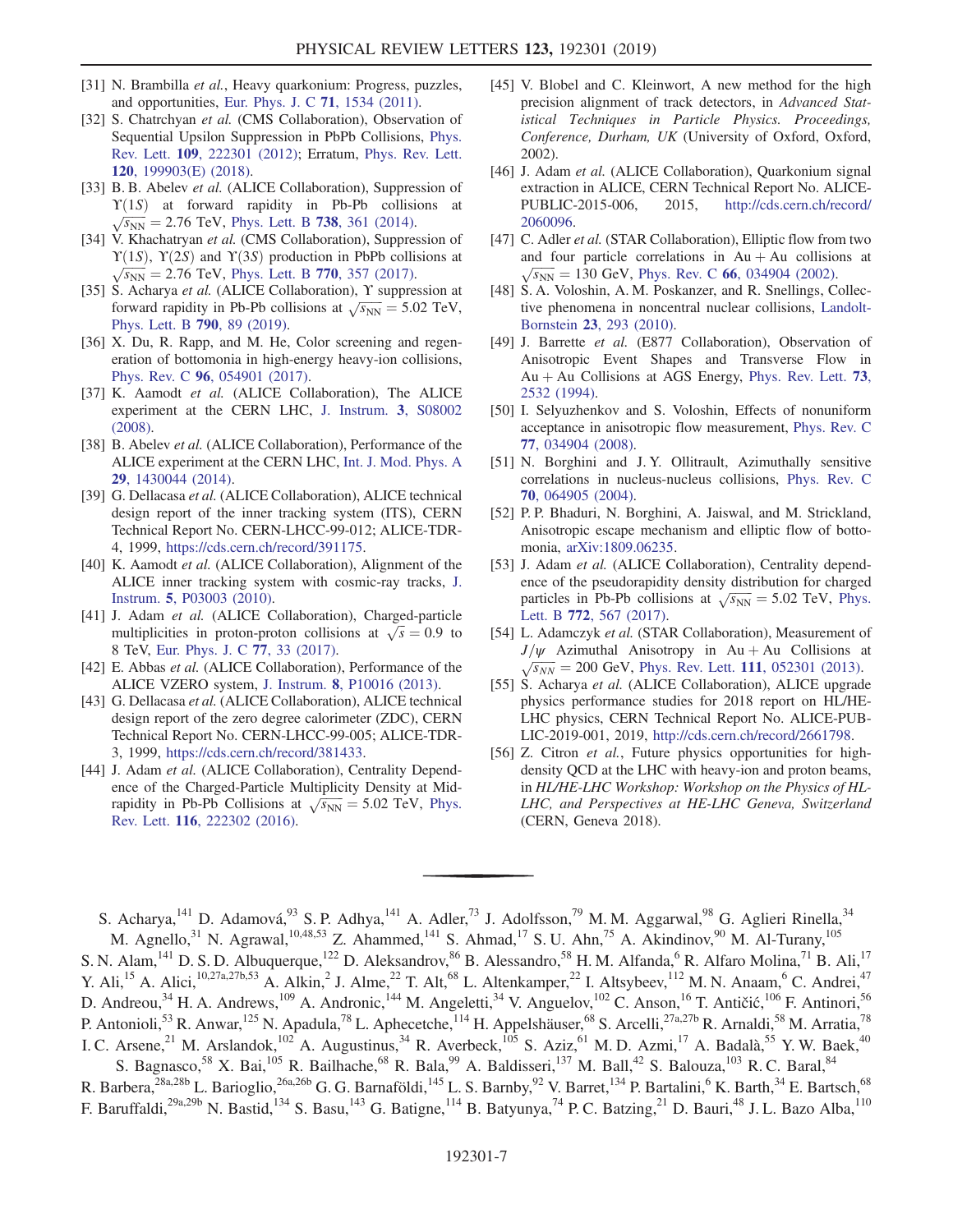<span id="page-7-0"></span>I. G. Bearden,  $87$  C. Bedda,  $63$  N. K. Behera,  $60$  I. Belikov,  $136$  F. Bellini,  $34$  R. Bellwied,  $125$  V. Belyaev,  $91$  G. Bencedi,  $145$ S. Beole,<sup>26a,26b</sup> A. Bercuci,<sup>47</sup> Y. Berdnikov,<sup>96</sup> D. Berenyi,<sup>145</sup> R. A. Bertens,<sup>130</sup> D. Berzano,<sup>58</sup> M. G. Besoiu,<sup>67</sup> L. Betev,<sup>34</sup> A. Bhasin, <sup>99</sup> I. R. Bhat, <sup>99</sup> M. A. Bhat, <sup>3a, 3b</sup> H. Bhatt, <sup>48</sup> B. Bhattacharjee, <sup>41</sup> A. Bianchi, <sup>26a, 26b</sup> L. Bianchi, <sup>26a, 26b</sup> N. Bianchi, <sup>51</sup> J. Bielčík,<sup>37</sup> J. Bielčíková,<sup>93</sup> A. Bilandzic,<sup>103,117</sup> G. Biro,<sup>145</sup> R. Biswas,<sup>3a,3b</sup> S. Biswas,<sup>3a,3b</sup> J. T. Blair,<sup>119</sup> D. Blau,<sup>86</sup> C. Blume,<sup>68</sup> G. Boca,<sup>139</sup> F. Bock,<sup>34,94</sup> A. Bogdanov,<sup>91</sup> L. Boldizsár,<sup>145</sup> A. Bolozdynya,<sup>91</sup> M. Bombara,<sup>38</sup> G. Bonomi,<sup>140</sup> H. Borel,<sup>137</sup> A. Borissov,<sup>91,144</sup> M. Borri,<sup>127</sup> H. Bossi,<sup>146</sup> E. Botta,<sup>26a,26b</sup> L. Bratrud,<sup>68</sup> P. Braun-Munzinger,<sup>105</sup> M. Bregant,<sup>121</sup> T. A. Broker,<sup>68</sup> M. Broz,<sup>37</sup> E. J. Brucken,<sup>43</sup> E. Bruna,<sup>58</sup> G. E. Bruno,<sup>33a,33b,104</sup> M. D. Buckland,<sup>127</sup> D. Budnikov,<sup>107</sup> H. Buesching,<sup>68</sup> S. Bufalino,<sup>31</sup> O. Bugnon,<sup>114</sup> P. Buhler,<sup>113</sup> P. Buncic,<sup>34</sup> Z. Buthelezi,<sup>72</sup> J. B. Butt,<sup>15</sup> J. T. Buxton,<sup>95</sup> S. A. Bysiak,<sup>118</sup> D. Caffarri,<sup>88</sup> A. Caliva,<sup>105</sup> E. Calvo Villar,<sup>110</sup> R. S. Camacho,<sup>44</sup> P. Camerini,<sup>25a,25b</sup> A. A. Capon,<sup>113</sup> F. Carnesecchi,<sup>10</sup> R. Caron,<sup>137</sup> J. Castillo Castellanos,<sup>137</sup> A. J. Castro,<sup>130</sup> E. A. R. Casula,<sup>54</sup> F. Catalano,<sup>31</sup> C. Ceballos Sanchez,<sup>52</sup> P. Chakraborty,<sup>48</sup> S. Chandra,<sup>141</sup> B. Chang,<sup>126</sup> W. Chang,<sup>6</sup> S. Chapeland,<sup>34</sup> M. Chartier,<sup>127</sup> S. Chattopadhyay,<sup>141</sup> S. Chattopadhyay,<sup>108</sup> A. Chauvin,<sup>24a,24b</sup> C. Cheshkov,<sup>135</sup> B. Cheynis,<sup>135</sup> V. Chibante Barroso,<sup>34</sup> D. D. Chinellato,<sup>122</sup> S. Cho,<sup>60</sup> P. Chochula,<sup>34</sup> T. Chowdhury,<sup>134</sup> P. Christakoglou,<sup>88</sup> C. H. Christensen,<sup>87</sup> P. Christiansen,<sup>79</sup> T. Chujo,<sup>133</sup> C. Cicalo,<sup>54</sup> L. Cifarelli,<sup>10,27a,27b</sup> F. Cindolo,<sup>53</sup> J. Cleymans,<sup>124</sup> F. Colamaria,<sup>52</sup> D. Colella,<sup>52</sup> A. Collu,<sup>78</sup> M. Colocci,<sup>27a,27b</sup> M. Concas,<sup>58[,a](#page-12-0)</sup> G. Conesa Balbastre,<sup>77</sup> Z. Conesa del Valle,<sup>61</sup> G. Contin,<sup>59,127</sup> J. G. Contreras,<sup>37</sup> T. M. Cormier, <sup>94</sup> Y. Corrales Morales, <sup>26a, 26b, 58</sup> P. Cortese, <sup>32</sup> M. R. Cosentino, <sup>123</sup> F. Costa, <sup>34</sup> S. Costanza, <sup>139</sup> J. Crkovská, <sup>61</sup> P. Crochet, <sup>134</sup> E. Cuautle, <sup>69</sup> L. Cunqueiro, <sup>94</sup> D. Dabrowski, <sup>142</sup> T. Dahms, <sup>103,117</sup> A. Dainese, <sup>56</sup> F. P. A. Damas, <sup>114,137</sup> S. Dani, <sup>65</sup> M. C. Danisch,<sup>102</sup> A. Danu,<sup>67</sup> D. Das,<sup>108</sup> I. Das,<sup>108</sup> P. Das,<sup>3a,3b</sup> S. Das,<sup>3a,3b</sup> A. Dash,<sup>84</sup> S. Dash,<sup>48</sup> A. Dashi,<sup>103</sup> S. De,<sup>49,84</sup> A. De Caro,  $30a,30b$  G. de Cataldo,  $52$  C. de Conti,  $121$  J. de Cuveland,  $39$  A. De Falco,  $24a,24b$  D. De Gruttola,  $10$  N. De Marco,  $58$ S. De Pasquale,<sup>30a,30b</sup> R. D. De Souza,<sup>122</sup> S. Deb,<sup>49</sup> H. F. Degenhardt,<sup>121</sup> K. R. Deja,<sup>142</sup> A. Deloff,<sup>83</sup> S. Delsanto,<sup>26a,26b,131</sup> D. Devetak,<sup>105</sup> P. Dhankher,<sup>48</sup> D. Di Bari,<sup>33a,33b</sup> A. Di Mauro,<sup>34</sup> R. A. Diaz,<sup>8</sup> T. Dietel,<sup>124</sup> P. Dillenseger,<sup>68</sup> Y. Ding,<sup>6</sup> R. Divià,<sup>34</sup> Ø. Djuvsland,<sup>22</sup> U. Dmitrieva,<sup>62</sup> A. Dobrin,<sup>34,67</sup> B. Dönigus,<sup>68</sup> O. Dordic,<sup>21</sup> A. K. Dubey,<sup>141</sup> A. Dubla,<sup>105</sup> S. Dudi,  $^{98}$  M. Dukhishyam,  $^{84}$  P. Dupieux,  $^{134}$  R. J. Ehlers,  $^{146}$  D. Elia,  $^{52}$  H. Engel,  $^{73}$  E. Epple,  $^{146}$  B. Erazmus,  $^{114}$  F. Erhardt,  $^{97}$ A. Erokhin, <sup>112</sup> M. R. Ersdal, <sup>22</sup> B. Espagnon, <sup>61</sup> G. Eulisse, <sup>34</sup> J. Eum, <sup>18</sup> D. Evans, <sup>109</sup> S. Evdokimov, <sup>89</sup> L. Fabbietti, <sup>103,117</sup> M. Faggin,<sup>29a,29b</sup> J. Faivre,<sup>77</sup> A. Fantoni,<sup>51</sup> M. Fasel,<sup>94</sup> P. Fecchio,<sup>31</sup> A. Feliciello,<sup>58</sup> G. Feofilov,<sup>112</sup> A. Fernández Téllez,<sup>44</sup> A. Ferrero,<sup>137</sup> A. Ferretti,<sup>26a,26b</sup> A. Festanti,<sup>34</sup> V. J. G. Feuillard,<sup>102</sup> J. Figiel,<sup>118</sup> S. Filchagin,<sup>107</sup> D. Finogeev,<sup>62</sup> F. M. Fionda,<sup>22</sup> G. Fiorenza,<sup>52</sup> F. Flor,<sup>125</sup> S. Foertsch,<sup>72</sup> P. Foka,<sup>105</sup> S. Fokin,<sup>86</sup> E. Fragiacomo,<sup>59</sup> U. Frankenfeld,<sup>105</sup> G. G. Fronze,<sup>26a,26b</sup> U. Fuchs,  $34$  C. Furget,  $77$  A. Furs,  $62$  M. Fusco Girard,  $30a,30b$  J. J. Gaardhøje,  $87$  M. Gagliardi,  $26a,26b$  A. M. Gago,  $110$  A. Gal,  $136$ C. D. Galvan,  $120$  P. Ganoti,  $82$  C. Garabatos,  $105$  E. Garcia-Solis,  $11$  K. Garg,  $28a,28b$  C. Gargiulo,  $34$  A. Garibli,  $85$  K. Garner,  $144$ P. Gasik,<sup>103,117</sup> E. F. Gauger,<sup>119</sup> M. B. Gay Ducati,<sup>70</sup> M. Germain,<sup>114</sup> J. Ghosh,<sup>108</sup> P. Ghosh,<sup>141</sup> S. K. Ghosh,<sup>3a,3b</sup> P. Gianotti,<sup>51</sup> P. Giubellino,<sup>58,105</sup> P. Giubilato,<sup>29a,29b</sup> P. Glässel,<sup>102</sup> D. M. Goméz Coral,<sup>71</sup> A. Gomez Ramirez,<sup>73</sup> V. Gonzalez,<sup>105</sup> P. González-Zamora,<sup>44</sup> S. Gorbunov,<sup>39</sup> L. Görlich,<sup>118</sup> S. Gotovac,<sup>35</sup> V. Grabski,<sup>71</sup> L. K. Graczykowski,<sup>142</sup> K. L. Graham,<sup>109</sup> L. Greiner,<sup>78</sup> A. Grelli,<sup>63</sup> C. Grigoras,<sup>34</sup> V. Grigoriev,<sup>91</sup> A. Grigoryan,<sup>1</sup> S. Grigoryan,<sup>74</sup> O. S. Groettvik,<sup>22</sup> J. M. Gronefeld,<sup>105</sup> F. Grosa,<sup>31</sup> J. F. Grosse-Oetringhaus,<sup>34</sup> R. Grosso,<sup>105</sup> R. Guernane,<sup>77</sup> B. Guerzoni,<sup>27a,27b</sup> M. Guittiere,<sup>114</sup> K. Gulbrandsen,<sup>87</sup> T. Gunji,<sup>132</sup> A. Gupta,<sup>99</sup> R. Gupta,<sup>99</sup> I. B. Guzman,<sup>44</sup> R. Haake,<sup>146</sup> M. K. Habib,<sup>105</sup> C. Hadjidakis,<sup>61</sup> H. Hamagaki,<sup>80</sup> G. Hamar,  $145$  M. Hamid,  $6$  R. Hannigan,  $119$  M. R. Haque,  $63$  A. Harlenderova,  $105$  J. W. Harris,  $146$  A. Harton,  $11$ J. A. Hasenbichler,<sup>34</sup> H. Hassan,<sup>77</sup> D. Hatzifotiadou,<sup>10,53</sup> P. Hauer,<sup>42</sup> S. Hayashi,<sup>132</sup> A. D. L. B. Hechavarria,<sup>144</sup> S. T. Heckel,<sup>68</sup> E. Hellbär,<sup>68</sup> H. Helstrup,<sup>36</sup> A. Herghelegiu,<sup>47</sup> E. G. Hernandez,<sup>44</sup> G. Herrera Corral,<sup>9</sup> F. Herrmann,<sup>144</sup> K. F. Hetland,  $36$  T. E. Hilden,  $43$  H. Hillemanns,  $34$  C. Hills,  $127$  B. Hippolyte,  $136$  B. Hohlweger,  $103$  D. Horak,  $37$  S. Hornung,  $105$ R. Hosokawa, <sup>16,133</sup> P. Hristov, <sup>34</sup> C. Huang, <sup>61</sup> C. Hughes, <sup>130</sup> P. Huhn, <sup>68</sup> T. J. Humanic, <sup>95</sup> H. Hushnud, <sup>108</sup> L. A. Husova, <sup>144</sup> N. Hussain,<sup>41</sup> S. A. Hussain,<sup>15</sup> T. Hussain,<sup>17</sup> D. Hutter,<sup>39</sup> D. S. Hwang,<sup>19</sup> J. P. Iddon,<sup>34,127</sup> R. Ilkaev,<sup>107</sup> M. Inaba,<sup>133</sup> M. Ippolitov,<sup>86</sup> M. S. Islam,<sup>108</sup> M. Ivanov,<sup>105</sup> V. Ivanov,<sup>96</sup> V. Izucheev,<sup>89</sup> B. Jacak,<sup>78</sup> N. Jacazio,<sup>27a,27b</sup> P. M. Jacobs,<sup>78</sup> M. B. Jadhav,<sup>48</sup> S. Jadlovska,<sup>116</sup> J. Jadlovsky,<sup>116</sup> S. Jaelani,<sup>63</sup> C. Jahnke,<sup>121</sup> M. J. Jakubowska,<sup>142</sup> M. A. Janik,<sup>142</sup> M. Jercic,<sup>97</sup> O. Jevons,<sup>109</sup> R. T. Jimenez Bustamante,<sup>105</sup> M. Jin,<sup>125</sup> F. Jonas,<sup>94,144</sup> P. G. Jones,<sup>109</sup> A. Jusko,<sup>109</sup> P. Kalinak,<sup>64</sup> A. Kalweit,<sup>34</sup> J. H. Kang,<sup>147</sup> V. Kaplin,<sup>91</sup> S. Kar,<sup>6</sup> A. Karasu Uysal,<sup>76</sup> O. Karavichev,<sup>62</sup> T. Karavicheva,<sup>62</sup> P. Karczmarczyk,<sup>34</sup> E. Karpechev,  $^{62}$  U. Kebschull,  $^{73}$  R. Keidel,  $^{46}$  M. Keil,  $^{34}$  B. Ketzer,  $^{42}$  Z. Khabanova,  $^{88}$  A. M. Khan,  $^{6}$  S. Khan,  $^{17}$ S. A. Khan,<sup>141</sup> A. Khanzadeev,<sup>96</sup> Y. Kharlov,<sup>89</sup> A. Khatun,<sup>17</sup> A. Khuntia,<sup>49,118</sup> B. Kileng,<sup>36</sup> B. Kim,<sup>60</sup> B. Kim,<sup>133</sup> D. Kim,<sup>147</sup> D. J. Kim,  $^{126}$  E. J. Kim,  $^{13}$  H. Kim,  $^{147}$  J. Kim,  $^{147}$  J. S. Kim,  $^{40}$  J. Kim,  $^{102}$  J. Kim,  $^{147}$  J. Kim,  $^{13}$  M. Kim,  $^{102}$  S. Kim,  $^{19}$  T. Kim,  $^{147}$ T. Kim,  $^{147}$  S. Kirsch, $^{39}$  I. Kisel, $^{39}$  S. Kiselev, $^{90}$  A. Kisiel,  $^{142}$  J. L. Klay,  $^{5}$  C. Klein,  $^{68}$  J. Klein,  $^{58}$  S. Klein,  $^{78}$  C. Klein-Bösing,  $^{144}$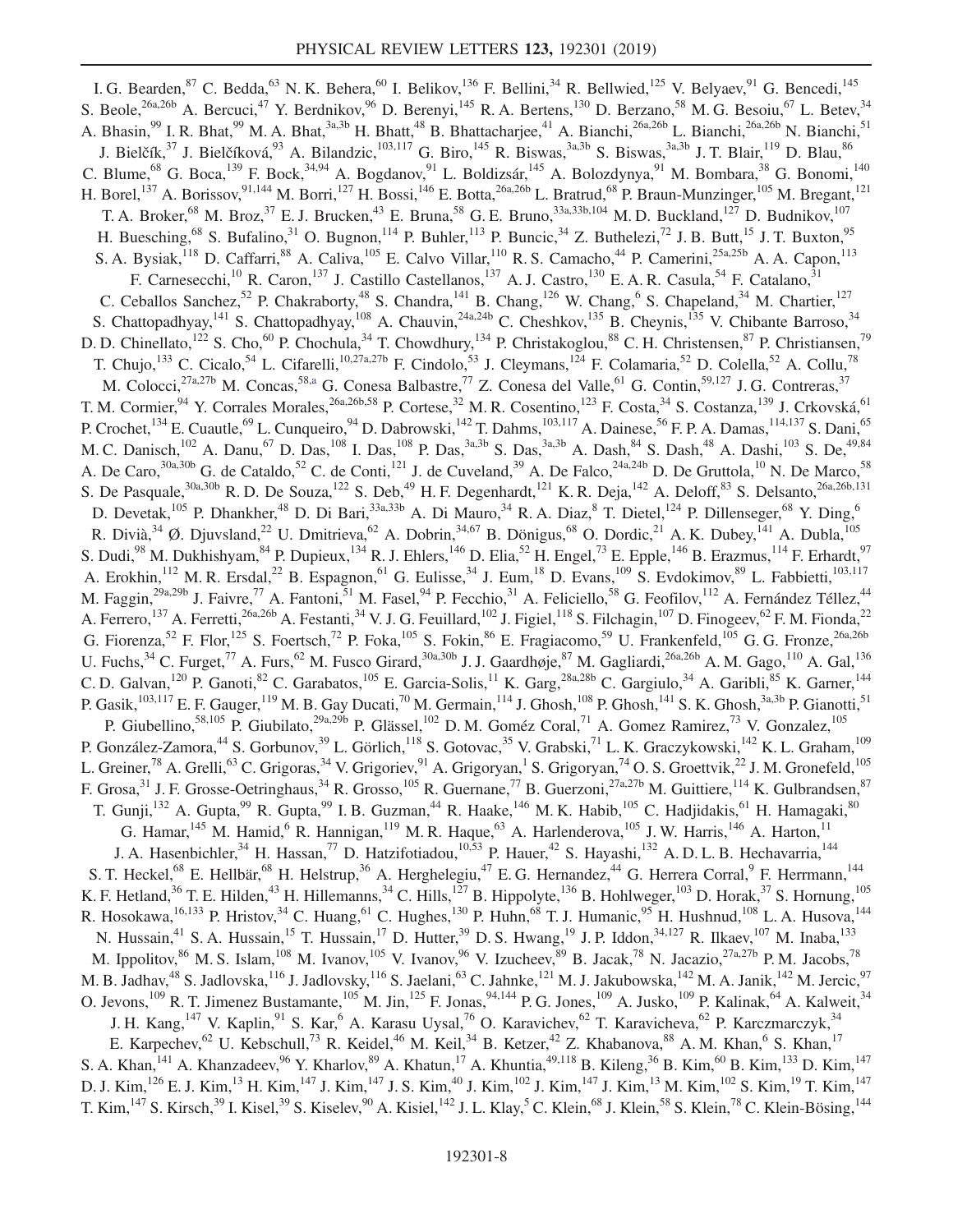<span id="page-8-3"></span><span id="page-8-2"></span><span id="page-8-1"></span><span id="page-8-0"></span>S. Klewin,<sup>102</sup> A. Kluge,<sup>34</sup> M. L. Knichel,<sup>34</sup> A. G. Knospe,<sup>125</sup> C. Kobdaj,<sup>115</sup> M. K. Köhler,<sup>102</sup> T. Kollegger,<sup>105</sup> A. Kondratyev,<sup>74</sup> N. Kondratyeva,<sup>91</sup> E. Kondratyuk,<sup>89</sup> P.J. Konopka,<sup>34</sup> L. Koska,<sup>116</sup> O. Kovalenko,<sup>83</sup> V. Kovalenko,<sup>112</sup> M. Kowalski,<sup>118</sup> I. Králik,<sup>64</sup> A. Kravčáková,<sup>38</sup> L. Kreis,<sup>105</sup> M. Krivda,<sup>64,109</sup> F. Krizek,<sup>93</sup> K. Krizkova Gajdosova,<sup>37</sup> M. Krüger,<sup>68</sup> E. Kryshen,<sup>96</sup> M. Krzewicki,<sup>39</sup> A. M. Kubera,<sup>95</sup> V. Kučera,<sup>60</sup> C. Kuhn,<sup>136</sup> P. G. Kuijer,<sup>88</sup> L. Kumar,<sup>98</sup> S. Kumar,<sup>48</sup> S. Kundu,<sup>84</sup> P. Kurashvili,<sup>83</sup> A. Kurepin,<sup>62</sup> A. B. Kurepin,<sup>62</sup> A. Kuryakin,<sup>107</sup> S. Kushpil,<sup>93</sup> J. Kvapil,<sup>109</sup> M. J. Kweon,<sup>60</sup> J. Y. Kwon,<sup>60</sup> Y. Kwon,<sup>147</sup> S. L. La Pointe,<sup>39</sup> P. La Rocca,<sup>28a,28b</sup> Y. S. Lai,<sup>78</sup> R. Langoy,<sup>129</sup> K. Lapidus,<sup>34,146</sup> A. Lardeux,<sup>21</sup> P. Larionov,<sup>51</sup> E. Laudi,<sup>34</sup> R. Lavicka,<sup>37</sup> T. Lazareva,<sup>112</sup> R. Lea,<sup>25a,25b</sup> L. Leardini,<sup>102</sup> S. Lee,<sup>147</sup> F. Lehas,<sup>88</sup> S. Lehner,<sup>113</sup> J. Lehrbach,<sup>39</sup> R. C. Lemmon,<sup>92</sup> I. León Monzón,<sup>120</sup> E. D. Lesser,<sup>20</sup> M. Lettrich,<sup>34</sup> P. Lévai,<sup>145</sup> X. Li,<sup>12</sup> X. L. Li,<sup>6</sup> J. Lien,<sup>129</sup> R. Lietava,<sup>109</sup> B. Lim,<sup>18</sup> S. Lindal,<sup>21</sup> V. Lindenstruth,<sup>39</sup> S. W. Lindsay,<sup>127</sup> C. Lippmann,<sup>105</sup> M. A. Lisa,<sup>95</sup> V. Litichevskyi,<sup>43</sup> A. Liu,<sup>78</sup> S. Liu,<sup>95</sup> W. J. Llope,<sup>143</sup> I. M. Lofnes,<sup>22</sup> V. Loginov,<sup>91</sup> C. Loizides,<sup>94</sup> P. Loncar,<sup>35</sup> X. Lopez,<sup>134</sup> E. López Torres, <sup>8</sup> P. Luettig, <sup>68</sup> J. R. Luhder, <sup>144</sup> M. Lunardon, <sup>29a,29b</sup> G. Luparello, <sup>59</sup> M. Lupi, <sup>73</sup> A. Maevskaya, <sup>62</sup> M. Mager, <sup>34</sup> S. M. Mahmood,<sup>21</sup> T. Mahmoud,<sup>42</sup> A. Maire,<sup>136</sup> R. D. Majka,<sup>146</sup> M. Malaev,<sup>96</sup> Q. W. Malik,<sup>21</sup> L. Malinina,<sup>7[4,b](#page-12-1)</sup> D. Mal'Kevich,<sup>90</sup> P. Malzacher,<sup>105</sup> A. Mamonov,<sup>107</sup> G. Mandaglio,<sup>55</sup> V. Manko,<sup>86</sup> F. Manso,<sup>134</sup> V. Manzari,<sup>52</sup> Y. Mao,<sup>6</sup> M. Marchisone,<sup>135</sup> J. Mareš,<sup>66</sup> G. V. Margagliotti,<sup>25a,25b</sup> A. Margotti,<sup>53</sup> J. Margutti,<sup>63</sup> A. Marín,<sup>105</sup> C. Markert,<sup>119</sup> M. Marquard,<sup>68</sup> N. A. Martin, <sup>102</sup> P. Martinengo, <sup>34</sup> J. L. Martinez, <sup>125</sup> M. I. Martínez, <sup>44</sup> G. Martínez García, <sup>114</sup> M. Martinez Pedreira,<sup>34</sup> S. Masciocchi,<sup>105</sup> M. Masera,<sup>26a,26b</sup> A. Masoni,<sup>54</sup> L. Massacrier,<sup>61</sup> E. Masson,<sup>114</sup> A. Mastroserio,<sup>138</sup> A. M. Mathis,<sup>103,117</sup> O. Matonoha,<sup>79</sup> P. F. T. Matuoka,<sup>121</sup> A. Matyja,<sup>118</sup> C. Mayer,<sup>118</sup> M. Mazzilli,<sup>33a,33b</sup> M. A. Mazzoni,<sup>57</sup> A. F. Mechler,<sup>68</sup> F. Meddi,<sup>23a,23b</sup> Y. Melikyan,<sup>91</sup> A. Menchaca-Rocha,<sup>71</sup> E. Meninno,<sup>30a,30b</sup> M. Meres,<sup>14</sup> S. Mhlanga,<sup>124</sup> Y. Miake,<sup>133</sup> L. Micheletti,<sup>26a,26b</sup> M. M. Mieskolainen,<sup>43</sup> D. L. Mihaylov,<sup>103</sup> K. Mikhaylov,<sup>74,90</sup> A. Mischke,<sup>63,[†](#page-12-2)</sup> A. N. Mishra,<sup>69</sup> D. Miśkowiec,<sup>105</sup> C. M. Mitu,<sup>67</sup> A. Modak,<sup>3a,3b</sup> N. Mohammadi,<sup>34</sup> A. P. Mohanty,<sup>63</sup> B. Mohanty,<sup>84</sup> M. Mohisin Khan, <sup>1[7,c](#page-12-3)</sup> M. Mondal, <sup>141</sup> M. M. Mondal, <sup>65</sup> C. Mordasini, <sup>103</sup> D. A. Moreira De Godoy, <sup>144</sup> L. A. P. Moreno, <sup>44</sup> S. Moretto,<sup>29a,29b</sup> A. Morreale,<sup>114</sup> A. Morsch,<sup>34</sup> T. Mrnjavac,<sup>34</sup> V. Muccifora,<sup>51</sup> E. Mudnic,<sup>35</sup> D. Mühlheim,<sup>144</sup> S. Muhuri,<sup>141</sup> J. D. Mulligan,<sup>78</sup> M. G. Munhoz,<sup>121</sup> K. Münning,<sup>42</sup> R. H. Munzer,<sup>68</sup> H. Murakami,<sup>132</sup> S. Murray,<sup>72</sup> L. Musa,<sup>34</sup> J. Musinsky,<sup>64</sup> C. J. Myers,<sup>125</sup> J. W. Myrcha,<sup>142</sup> B. Naik,<sup>48</sup> R. Nair,<sup>83</sup> B. K. Nandi,<sup>48</sup> R. Nania,<sup>10,53</sup> E. Nappi,<sup>52</sup> M. U. Naru,<sup>15</sup> A. F. Nassirpour,<sup>79</sup> H. Natal da Luz,<sup>121</sup> C. Nattrass,<sup>130</sup> R. Nayak,<sup>48</sup> T. K. Nayak,<sup>84,141</sup> S. Nazarenko,<sup>107</sup> R. A. Negrao De Oliveira, <sup>68</sup> L. Nellen, <sup>69</sup> S. V. Nesbo, <sup>36</sup> G. Neskovic, <sup>39</sup> D. Nesterov, <sup>112</sup> B. S. Nielsen, <sup>87</sup> S. Nikolaev, <sup>86</sup> S. Nikulin,<sup>86</sup> V. Nikulin,<sup>96</sup> F. Noferini,<sup>10,53</sup> P. Nomokonov,<sup>74</sup> G. Nooren,<sup>63</sup> J. Norman,<sup>77</sup> N. Novitzky,<sup>133</sup> P. Nowakowski,<sup>142</sup> A. Nyanin,<sup>86</sup> J. Nystrand,<sup>22</sup> M. Ogino,<sup>80</sup> A. Ohlson,<sup>102</sup> J. Oleniacz,<sup>142</sup> A. C. Oliveira Da Silva,<sup>121</sup> M. H. Oliver,<sup>146</sup> C. Oppedisano,<sup>58</sup> R. Orava,<sup>43</sup> A. Ortiz Velasquez,<sup>69</sup> A. Oskarsson,<sup>79</sup> J. Otwinowski,<sup>118</sup> K. Oyama,<sup>80</sup> Y. Pachmayer,<sup>102</sup> V. Pacik, <sup>87</sup> D. Pagano, <sup>140</sup> G. Paić, <sup>69</sup> P. Palni, <sup>6</sup> J. Pan, <sup>143</sup> A. K. Pandey, <sup>48</sup> S. Panebianco, <sup>137</sup> V. Papikyan, <sup>1</sup> P. Pareek, <sup>49</sup> J. Park, $^{60}$  J. E. Parkkila, $^{126}$  S. Parmar, $^{98}$  A. Passfeld, $^{144}$  S. P. Pathak, $^{125}$  R. N. Patra, $^{141}$  B. Paul, $^{24a,24b,58}$  H. Pei, $^6$ T. Peitzmann,<sup>63</sup> X. Peng,<sup>6</sup> L. G. Pereira,<sup>70</sup> H. Pereira Da Costa,<sup>137</sup> D. Peresunko,<sup>86</sup> G. M. Perez,<sup>8</sup> E. Perez Lezama,<sup>68</sup> V. Peskov,<sup>68</sup> Y. Pestov,<sup>4</sup> V. Petráček,<sup>37</sup> M. Petrovici,<sup>47</sup> R. P. Pezzi,<sup>70</sup> S. Piano,<sup>59</sup> M. Pikna,<sup>14</sup> P. Pillot,<sup>114</sup> L. O. D. L. Pimentel,<sup>87</sup> O. Pinazza,<sup>34,53</sup> L. Pinsky,<sup>125</sup> C. Pinto,<sup>28a,28b</sup> S. Pisano,<sup>51</sup> D. Pistone,<sup>55</sup> D. B. Piyarathna,<sup>125</sup> M. Płoskoń,<sup>78</sup> M. Planinic,<sup>97</sup> F. Pliquett,<sup>68</sup> J. Pluta,<sup>142</sup> S. Pochybova,<sup>145</sup> M. G. Poghosyan,<sup>94</sup> B. Polichtchouk,<sup>89</sup> N. Poljak,<sup>97</sup> W. Poonsawat,<sup>115</sup> A. Pop,<sup>47</sup> H. Poppenborg,<sup>144</sup> S. Porteboeuf-Houssais,<sup>134</sup> V. Pozdniakov,<sup>74</sup> S. K. Prasad,<sup>3a,3b</sup> R. Preghenella,<sup>53</sup> F. Prino,<sup>58</sup> C. A. Pruneau,<sup>143</sup> I. Pshenichnov,<sup>62</sup> M. Puccio,<sup>26a,26b,34</sup> V. Punin,<sup>107</sup> K. Puranapanda,<sup>141</sup> J. Putschke,<sup>143</sup> R. E. Quishpe,<sup>125</sup> S. Ragoni,<sup>109</sup> S. Raha,<sup>3a,3b</sup> S. Rajput,<sup>99</sup> J. Rak,<sup>126</sup> A. Rakotozafindrabe,<sup>137</sup> L. Ramello,<sup>32</sup> F. Rami,<sup>136</sup> R. Raniwala,<sup>100</sup> S. Raniwala,<sup>100</sup> S. S. Räsänen,<sup>43</sup> B. T. Rascanu,<sup>68</sup> R. Rath,<sup>49</sup> V. Ratza,<sup>42</sup> I. Ravasenga,<sup>31</sup> K. F. Read,  $94,130$  K. Redlich,  $83, d$  A. Rehman,  $22$  P. Reichelt,  $68$  F. Reidt,  $34$  X. Ren,  $6$  R. Renfordt,  $68$  A. Reshetin,  $62$  J.-P. Revol,  $10$ K. Reygers,<sup>102</sup> V. Riabov,<sup>96</sup> T. Richert,<sup>79,87</sup> M. Richter,<sup>21</sup> P. Riedler,<sup>34</sup> W. Riegler,<sup>34</sup> F. Riggi,<sup>28a,28b</sup> C. Ristea,<sup>67</sup> S. P. Rode,<sup>49</sup> M. Rodríguez Cahuantzi,<sup>44</sup> K. Røed,<sup>21</sup> R. Rogalev,<sup>89</sup> E. Rogochaya,<sup>74</sup> D. Rohr,<sup>34</sup> D. Röhrich,<sup>22</sup> P. S. Rokita,<sup>142</sup> F. Ronchetti,<sup>51</sup> E. D. Rosas,<sup>69</sup> K. Roslon,<sup>142</sup> P. Rosnet,<sup>134</sup> A. Rossi,<sup>29a,29b</sup> A. Rotondi,<sup>139</sup> F. Roukoutakis,<sup>82</sup> A. Roy,<sup>49</sup> P. Roy,<sup>108</sup> O. V. Rueda,<sup>79</sup> R. Rui,<sup>25a,25b</sup> B. Rumyantsev,<sup>74</sup> A. Rustamov,<sup>85</sup> E. Ryabinkin,<sup>86</sup> Y. Ryabov,<sup>96</sup> A. Rybicki,<sup>118</sup> H. Rytkonen,<sup>126</sup> S. Sadhu,<sup>141</sup> S. Sadovsky,<sup>89</sup> K. Šafařík,<sup>34,37</sup> S. K. Saha,<sup>141</sup> B. Sahoo,<sup>48</sup> P. Sahoo,<sup>48,49</sup> R. Sahoo,<sup>49</sup> S. Sahoo,<sup>65</sup> P. K. Sahu,<sup>65</sup> J. Saini,<sup>141</sup> S. Sakai,<sup>133</sup> S. Sambyal,<sup>99</sup> V. Samsonov,<sup>91,96</sup> F. R. Sanchez,<sup>44</sup> A. Sandoval,<sup>71</sup> A. Sarkar,<sup>72</sup> D. Sarkar, <sup>143</sup> N. Sarkar, <sup>141</sup> P. Sarma, <sup>41</sup> V. M. Sarti, <sup>103</sup> M. H. P. Sas, <sup>63</sup> E. Scapparone, <sup>53</sup> B. Schaefer, <sup>94</sup> J. Schambach, <sup>119</sup> H. S. Scheid,<sup>68</sup> C. Schiaua,<sup>47</sup> R. Schicker,<sup>102</sup> A. Schmah,<sup>102</sup> C. Schmidt,<sup>105</sup> H. R. Schmidt,<sup>101</sup> M. O. Schmidt,<sup>102</sup> M. Schmidt,<sup>101</sup> N. V. Schmidt,<sup>68,94</sup> A. R. Schmier,<sup>130</sup> J. Schukraft,<sup>34,87</sup> Y. Schutz,<sup>34,136</sup> K. Schwarz,<sup>105</sup> K. Schweda,<sup>105</sup>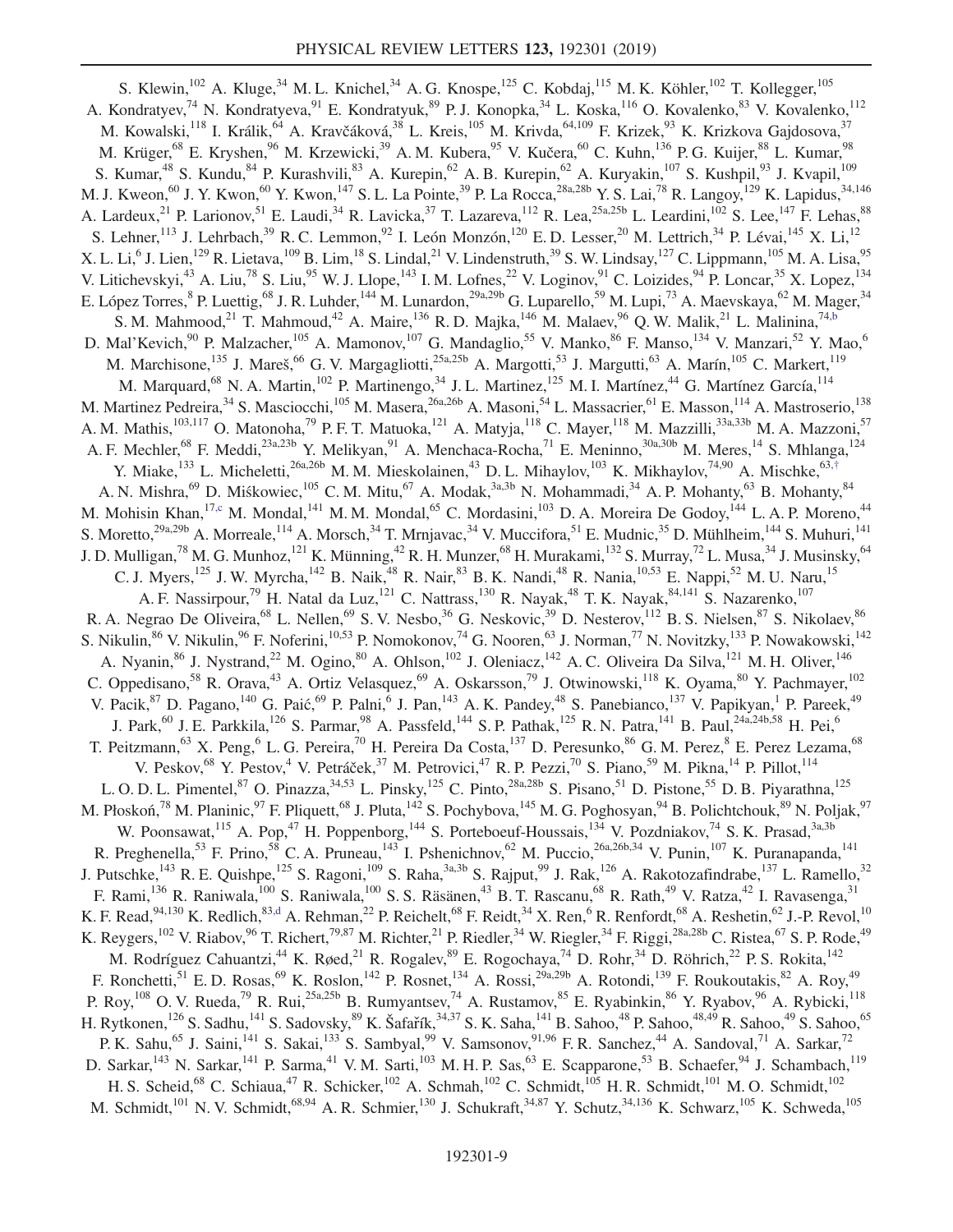G. Scioli,<sup>27a,27b</sup> E. Scomparin,<sup>58</sup> M. Šefčík,<sup>38</sup> J. E. Seger,<sup>16</sup> Y. Sekiguchi,<sup>132</sup> D. Sekihata,<sup>45,132</sup> I. Selyuzhenkov,<sup>91,105</sup> S. Senyukov,<sup>136</sup> D. Serebryakov,<sup>62</sup> E. Serradilla,<sup>71</sup> P. Sett,<sup>48</sup> A. Sevcenco,<sup>67</sup> A. Shabanov,<sup>62</sup> A. Shabetai,<sup>114</sup> R. Shahoyan,<sup>34</sup> W. Shaikh,<sup>108</sup> A. Shangaraev,<sup>89</sup> A. Sharma,<sup>98</sup> A. Sharma,<sup>99</sup> H. Sharma,<sup>118</sup> M. Sharma,<sup>99</sup> N. Sharma,<sup>98</sup> A. I. Sheikh,<sup>141</sup> K. Shigaki,<sup>45</sup> M. Shimomura,<sup>81</sup> S. Shirinkin,<sup>90</sup> Q. Shou,<sup>111</sup> Y. Sibiriak,<sup>86</sup> S. Siddhanta,<sup>54</sup> T. Siemiarczuk,<sup>83</sup> D. Silvermyr,<sup>79</sup> C. Silvestre,<sup>77</sup> G. Simatovic,<sup>88</sup> G. Simonetti,<sup>34,103</sup> R. Singh,<sup>84</sup> R. Singh,<sup>99</sup> V. K. Singh,<sup>141</sup> V. Singhal,<sup>141</sup> T. Sinha,<sup>108</sup> B. Sitar,<sup>14</sup> M. Sitta,<sup>32</sup> T. B. Skaali,<sup>21</sup> M. Slupecki,<sup>126</sup> N. Smirnov,<sup>146</sup> R. J. M. Snellings,<sup>63</sup> T. W. Snellman,<sup>126</sup> J. Sochan,<sup>116</sup> C. Soncco,<sup>110</sup> J. Song,<sup>60,125</sup> A. Songmoolnak,<sup>115</sup> F. Soramel,<sup>29a,29b</sup> S. Sorensen,<sup>130</sup> I. Sputowska,<sup>118</sup> J. Stachel,<sup>102</sup> I. Stan,<sup>67</sup> P. Stankus, <sup>94</sup> P. J. Steffanic, <sup>130</sup> E. Stenlund, <sup>79</sup> D. Stocco, <sup>114</sup> M. M. Storetvedt, <sup>36</sup> P. Strmen, <sup>14</sup> A. A. P. Suaide, <sup>121</sup> T. Sugitate, <sup>45</sup> C. Suire, <sup>61</sup> M. Suleymanov, <sup>15</sup> M. Suljic, <sup>34</sup> R. Sultanov, <sup>90</sup> M. Šumbera, <sup>93</sup> S. Sumowidagdo, <sup>50</sup> K. Suzuki, <sup>113</sup> S. Swain, <sup>65</sup> A. Szabo,<sup>14</sup> I. Szarka,<sup>14</sup> U. Tabassam,<sup>15</sup> G. Taillepied,<sup>134</sup> J. Takahashi,<sup>122</sup> G. J. Tambave,<sup>22</sup> S. Tang,<sup>6,134</sup> M. Tarhini,<sup>114</sup> M. G. Tarzila,<sup>47</sup> A. Tauro,<sup>34</sup> G. Tejeda Muñoz,<sup>44</sup> A. Telesca,<sup>34</sup> C. Terrevoli,<sup>29a,29b,125</sup> D. Thakur,<sup>49</sup> S. Thakur,<sup>141</sup> D. Thomas, <sup>119</sup> F. Thoresen, <sup>87</sup> R. Tieulent, <sup>135</sup> A. Tikhonov, <sup>62</sup> A. R. Timmins, <sup>125</sup> A. Toia, <sup>68</sup> N. Topilskaya, <sup>62</sup> M. Toppi, <sup>51</sup> F. Torales-Acosta,<sup>20</sup> S. R. Torres,<sup>120</sup> A. Trifiro,<sup>55</sup> S. Tripathy,<sup>49</sup> T. Tripathy,<sup>48</sup> S. Trogolo,<sup>26a,26b,29a,29b</sup> G. Trombetta,<sup>33a,33b</sup> L. Tropp,<sup>38</sup> V. Trubnikov,<sup>2</sup> W. H. Trzaska,<sup>126</sup> T. P. Trzcinski,<sup>142</sup> B. A. Trzeciak,<sup>63</sup> T. Tsuji,<sup>132</sup> A. Tumkin,<sup>107</sup> R. Turrisi,<sup>56</sup> T. S. Tveter,<sup>21</sup> K. Ullaland,<sup>22</sup> E. N. Umaka,<sup>125</sup> A. Uras,<sup>135</sup> G. L. Usai,<sup>24a,24b</sup> A. Utrobicic,<sup>97</sup> M. Vala,<sup>38,116</sup> N. Valle,<sup>139</sup> S. Vallero,<sup>58</sup> N. van der Kolk,<sup>63</sup> L. V. R. van Doremalen,<sup>63</sup> M. van Leeuwen,<sup>63</sup> P. Vande Vyvre,<sup>34</sup> D. Varga,<sup>145</sup> Z. Varga,<sup>145</sup> M. Varga-Kofarago,<sup>145</sup> A. Vargas,<sup>44</sup> M. Vargyas,<sup>126</sup> R. Varma,<sup>48</sup> M. Vasileiou,<sup>82</sup> A. Vasiliev,<sup>86</sup> O. Vázquez Doce,<sup>103,117</sup> V. Vechernin,<sup>112</sup> A. M. Veen,<sup>63</sup> E. Vercellin,<sup>26a,26b</sup> S. Vergara Limón,<sup>44</sup> L. Vermunt,<sup>63</sup> R. Vernet,<sup>7</sup> R. Vértesi,<sup>145</sup> M. G. D. L. C. Vicencio,<sup>9</sup> L. Vickovic,<sup>35</sup> J. Viinikainen,<sup>126</sup> Z. Vilakazi,<sup>131</sup> O. Villalobos Baillie,<sup>109</sup> A. Villatoro Tello,<sup>44</sup> G. Vino,<sup>52</sup> A. Vinogradov,<sup>86</sup> T. Virgili,<sup>30a,30b</sup> V. Vislavicius,<sup>87</sup> A. Vodopyanov,<sup>74</sup> B. Volkel,<sup>34</sup> M. A. Völkl,<sup>101</sup> K. Voloshin,<sup>90</sup> S. A. Voloshin, <sup>143</sup> G. Volpe, <sup>33a, 33b</sup> B. von Haller, <sup>34</sup> I. Vorobyev, <sup>103</sup> D. Voscek, <sup>116</sup> J. Vrláková, <sup>38</sup> B. Wagner, <sup>22</sup> M. Weber, <sup>113</sup> S. G. Weber,  $^{105,144}$  A. Wegrzynek,  $^{34}$  D. F. Weiser,  $^{102}$  S. C. Wenzel,  $^{34}$  J. P. Wessels,  $^{144}$  E. Widmann,  $^{113}$  J. Wiechula,  $^{68}$ J. Wikne,<sup>21</sup> G. Wilk,<sup>83</sup> J. Wilkinson,<sup>53</sup> G. A. Willems,<sup>34</sup> E. Willsher,<sup>109</sup> B. Windelband,<sup>102</sup> W. E. Witt,<sup>130</sup> M. Winn,<sup>137</sup> Y. Wu,<sup>128</sup> R. Xu,<sup>6</sup> S. Yalcin,<sup>76</sup> K. Yamakawa,<sup>45</sup> S. Yang,<sup>22</sup> S. Yano,<sup>137</sup> Z. Yin,<sup>6</sup> H. Yokoyama,<sup>63,133</sup> I.-K. Yoo,<sup>18</sup> J. H. Yoon,<sup>60</sup> S. Yuan,<sup>22</sup> A. Yuncu,<sup>102</sup> V. Yurchenko,<sup>2</sup> V. Zaccolo,<sup>25a,25b,58</sup> A. Zaman,<sup>15</sup> C. Zampolli,<sup>34</sup> H. J. C. Zanoli,<sup>63,121</sup> N. Zardoshti,<sup>34</sup> A. Zarochentsev,<sup>112</sup> P. Závada,<sup>66</sup> N. Zaviyalov,<sup>107</sup> H. Zbroszczyk,<sup>142</sup> M. Zhalov,<sup>96</sup> X. Zhang,<sup>6</sup> Z. Zhang,<sup>6</sup> C. Zhao,<sup>21</sup> V. Zherebchevskii,  $^{112}$  N. Zhigareva,  $^{90}$  D. Zhou,  $^{6}$  Y. Zhou,  $^{87}$  Z. Zhou,  $^{22}$  J. Zhu,  $^{6}$  Y. Zhu,  $^{6}$  A. Zichichi,  $^{10,27a,27b}$ M. B. Zimmermann,  $34$  G. Zinovjev,  $^2$  and N. Zurlo $^{140}$ 

(A Large Ion Collider Experiment Collaboration)

<sup>1</sup>A.I. Alikhanyan National Science Laboratory (Yerevan Physics Institute) Foundation, Yerevan, Armenia

<sup>2</sup>Bogolyubov Institute for Theoretical Physics, National Academy of Sciences of Ukraine, Kiev, Ukraine<br><sup>3a</sup>Bose Institute, Department of Physics, Kolkata, India<br><sup>3b</sup>Centre for Astroparticle Physics and Space Science (CAP

<sup>4</sup>Budker Institute for Nuclear Physics, Novosibirsk, Russia

 ${}^{5}$ California Polytechnic State University, San Luis Obispo, California, United States

<sup>6</sup>Central China Normal University, Wuhan, China

 $\sigma^7$ Centre de Calcul de l'IN2P3, Villeurbanne, Lyon, France

<sup>8</sup>Centro de Aplicaciones Tecnológicas y Desarrollo Nuclear (CEADEN), Havana, Cuba 9<sup>9</sup>Centro de Investigación y de Estudios Avanzados (CINVESTAV), Mexico City and Mérida, Mexico

<sup>9</sup>Centro de Investigación y de Estudios Avanzados (CINVESTAV), Mexico City and Mérida, Mexico<br><sup>10</sup>Centro Fermi—Museo Storico della Fisica e Centro Studi e Ricerche "Enrico Fermi", Rome, Italy<br><sup>11</sup>Chicago State University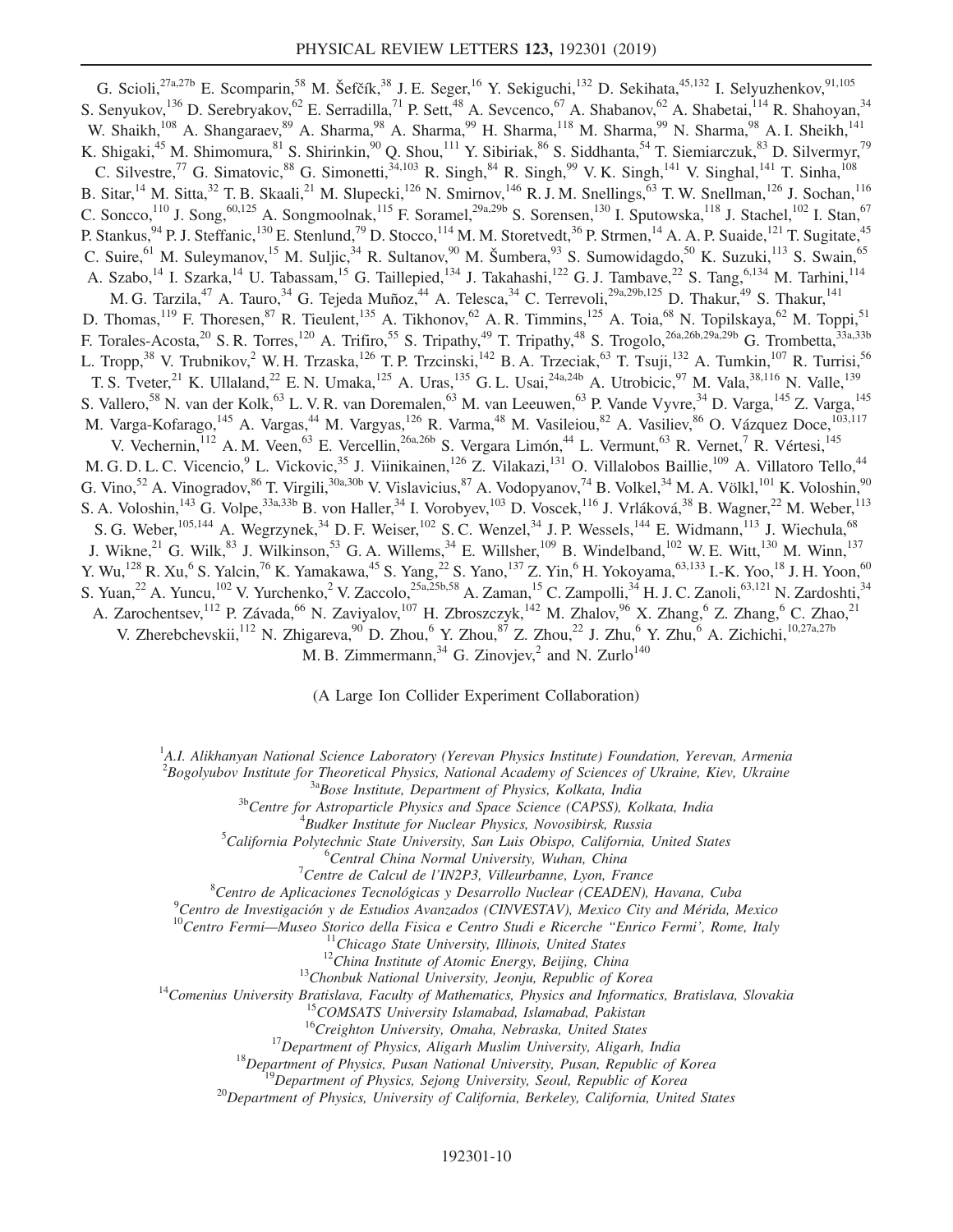## PHYSICAL REVIEW LETTERS 123, 192301 (2019)

<sup>21</sup>Department of Physics, University of Oslo, Oslo, Norway<br><sup>21</sup>Department of Physics and Technology, University of Bergen, Bergen, Norway<br><sup>23</sup><sup>23</sup>Dipartimento di Fisica dell'Università 'La Sapienza', Rome, Italy<br><sup>234</sup>Dip

<sup>30a</sup>Dipartimento di Fisica 'E.R. Caianiello' dell'Università, Salerno, Italy<br><sup>30</sup>6*Gruppo Collegato INFN, Salerno, Italy*<br><sup>31</sup>Dipartimento ai Scienze e Innovazione Tecnologica dell'Università del Piemonte Orientale and I

Massandria, Italy<br>
<sup>338</sup>Dipartimento Interate on Histoar M. Merlin', Bari, Italy<br>
<sup>338</sup>Dipartimento Interate DiFN, Bari, Italy<br>
<sup>338</sup>Sezione INFN, Bari, Italy<br>
<sup>338</sup>Sezione INFN, Bari, Italy<br>
<sup>35</sup>Seaculty of Engineering an

 $50$ Indonesian Institute of Sciences, Jakarta, Indonesia<br>  $51$ INFN, Laboratori Nazionali di Frascati, Frascati, Italy<br>  $52$ INFN, Sezione di Bari, Bari, Italy<br>  $53$ INFN, Sezione di Bologna, Bologna, Italy

<sup>54</sup>INFN, Sezione di Cagliari, Cagliari, Italy

55 INFN, Sezione di Catania, Catania, Italy

56<br>INFN, Sezione di Padova, Padova, Italy<br><sup>57</sup>INFN, Sezione di Roma, Rome, Italy

<sup>58</sup>INFN, Sezione di Torino, Turin, Italy

 $^{59}$ INFN, Sezione di Trieste, Trieste, Italy<br> $^{60}$ Inha University, Republic of Korea

<sup>61</sup>Institut de Physique Nucléaire d'Orsay (IPNO), Institut National de Physique Nucléaire et de Physique des Particules (IN2P3/CNRS),<br>Université de Paris-Sud, Université Paris-Saclay, Orsay, France

<sup>62</sup>Institute for Nuclear Research, Academy of Sciences, Moscow, Russia<br><sup>63</sup>Institute for Subatomic Physics, Utrecht University/Nikhef, Utrecht, Netherlands<br><sup>64</sup>Institute of Experimental Physics, Slovak Academy of Science

<sup>69</sup>Instituto de Ciencias Nucleares, Universidad Nacional Autónoma de México, Mexico City, Mexico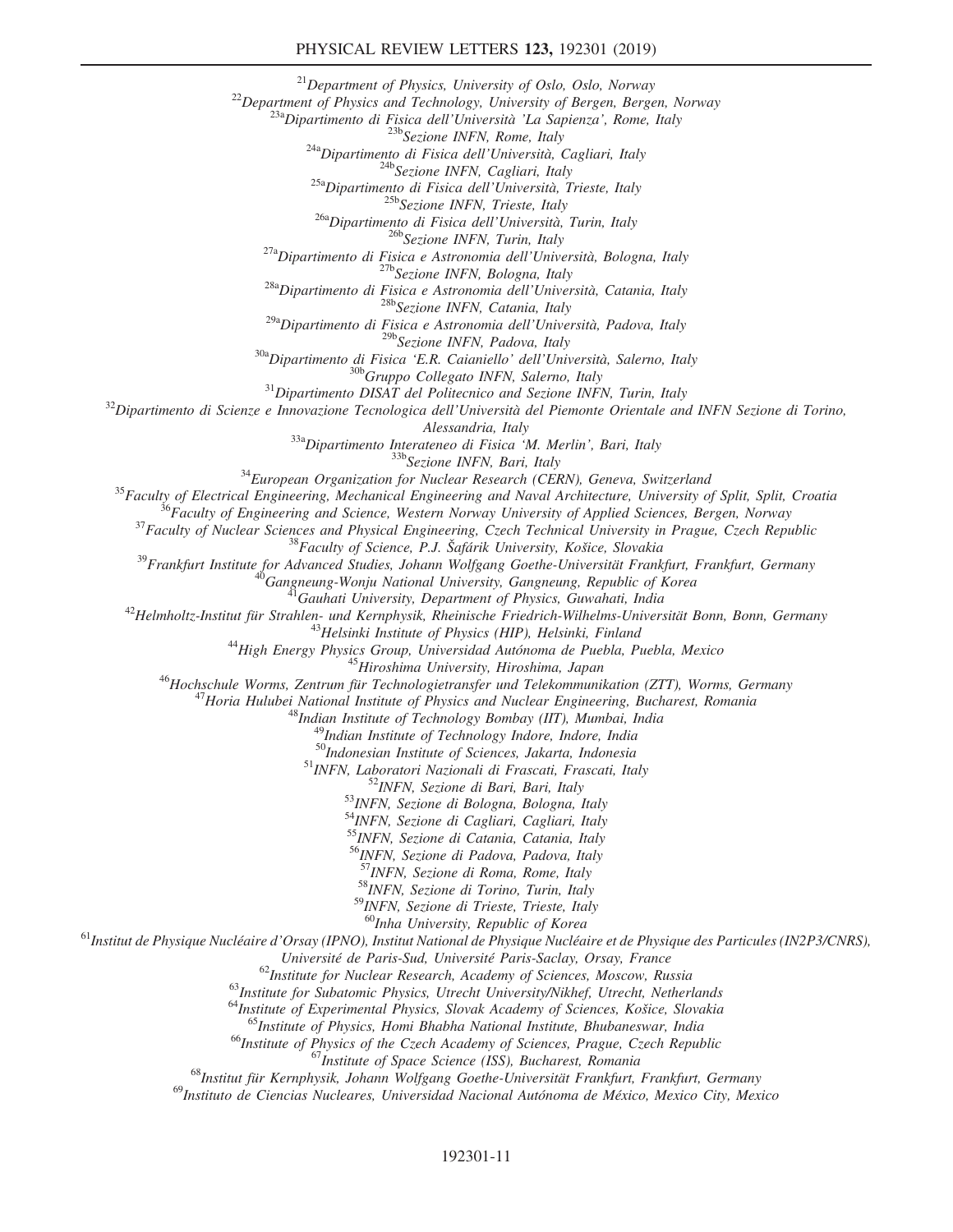<sup>70</sup>Institute de Fósica, Universidad Nacional Atomale de Mético, Nexico City, Mere, Brazil,  $P^2$ Institute de Fósica, Universidad Nacional Autómona de Mético, Nexico City, Mexico (17763).<br>
<sup>73</sup>Iohann-Wolfgang-Goethe Univ

<sup>95</sup>Ohio State University, Columbus, Ohio, United States<br><sup>96</sup>Petersburg Nuclear Physics Institute, Gatchina, Russia

<sup>97</sup>Physics department, Faculty of science, University of Zagreb, Zagreb, Croatia<br><sup>98</sup>Physics Department, Panjab University, Chandigarh, India<br><sup>99</sup>Physics Department, University of Jammu, Jammu, India

<sup>929</sup>Physics Department, University of Ramsula, anima, India<br>
<sup>929</sup>Physics Department, University of Rajasshan, Juiper, Italia<br>
<sup>929</sup>Physikalisches Institut, Ruerback-Karls-Universität Heidelberg, Heidelberg, Germany<br>
<sup>10</sup>

 $^{128}$ University of Science and Techonology of China, Hefei, China<br> $^{129}$ University of South-Eastern Norway, Tonsberg, Norway